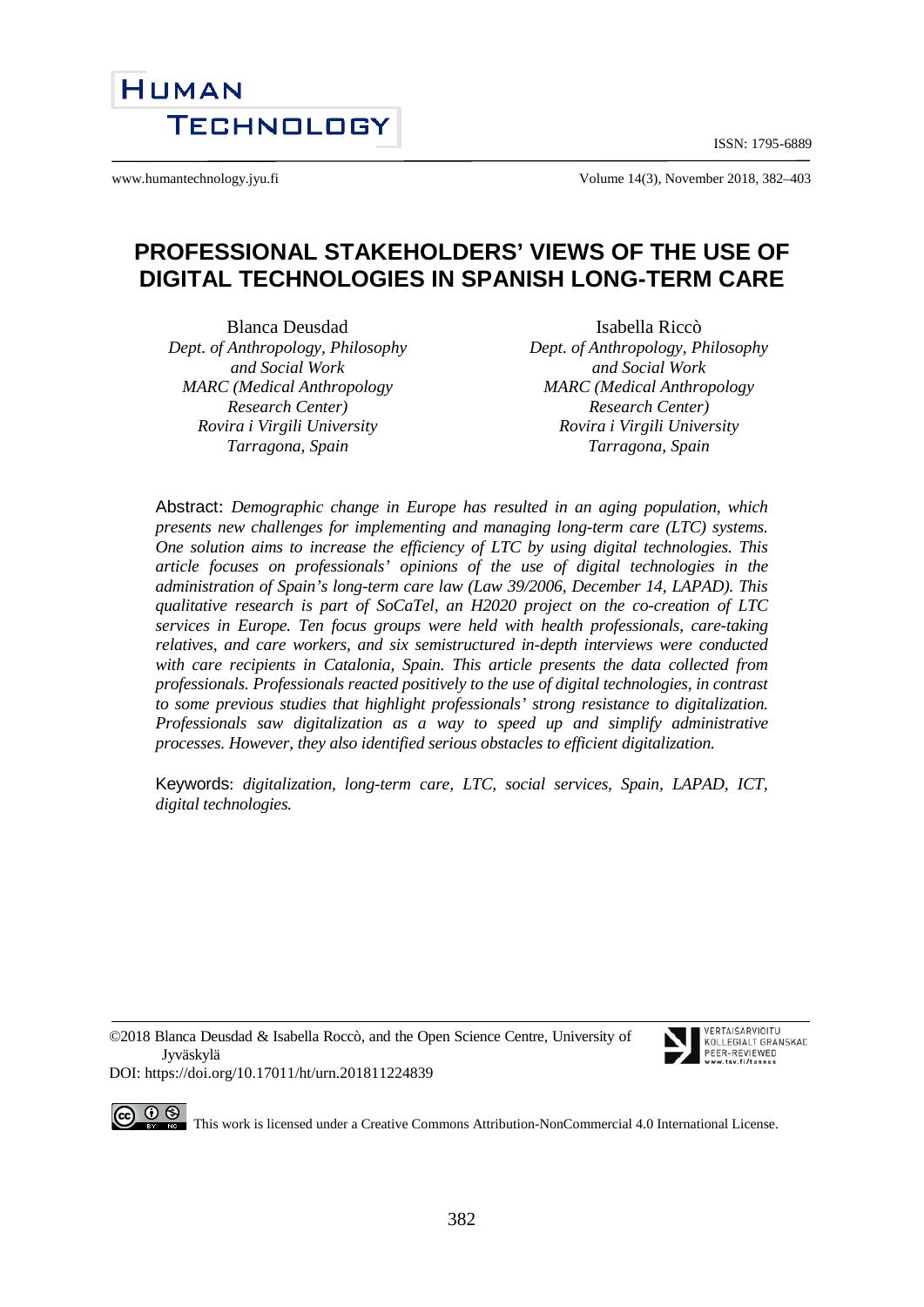### **INTRODUCTION**

This article sheds light on the use of digital technologies in long-term care (LTC) services in Spain, which are mainly managed through social services and by social workers. We focus on the opinions of professionals—particularly those directly involved in LTC services as care agency managers, social workers, or caregivers—about the use of digital technologies in the implementation of Spain's LTC law, titled "Promotion of Personal Autonomy of and Care for Dependent People" (Law 39/2006, December 14, LAPAD; also known as the "Law of Personal Autonomy" and the "Dependency Law"). This law went into effect January 1, 2007. Citizens—particularly people with disabilities and older adults and their families—as well as social and care work professionals considered the LAPAD an important step for addressing care needs. On one hand, it facilitated women's participation in the labor market by funding eldercare services, and on the other hand, it promised to decrease the family care burden.

The LAPAD was passed within the context of Europe's "crisis of care" (Fraser, 2016), emerging as a consequence of demographic change. Welfare states urgently need to cope with this challenge and to find more cost-efficient ways to implement and manage LTC systems in their aging societies (Organisation for Economic Co-operation and Development [OECD], 2013, 2015). The broad use of digital technologies is seen by the European Union (European Commission [EC], 2014) as a means to satisfy the increasing demand for social care in a context of restricted public expenditures. We follow EUROFOUND (2017, p. 2) in defining digital technologies as "chip-based technologies and devices developed for information processing, storing and communicating purposes, with exponentially growing possibilities for recombination and new applications." One use of digital technologies is digitalization, which we define as the process of converting from analog to digital form a variety of LAPAD administrative procedures, such as the application process, the provision of information, and official interaction between the administration and end users. Digitalization allows an increase in the number of people assisted with reduced costs, enabling "more efficient management and delivery of health and social care, as well as increasing opportunities for community- and self-care and service innovation" (EU, 2007, p. 3). The digitalization of health services and social services is seen as a mechanism for improving these systems (EC, 2016a; Harris & White, 2009; Hill & Shaw, 2011; OECD, 2016; Scottish Executive, 2006). The general aim of our research was to understand professional stakeholders' views of the use of digital technologies in long-term care services in Catalonia (Spain), especially in the context of the implementation of the LAPAD.

### **The Spanish Care System**

Spain's social services system was developed in large part during the 1980s, later than in other Western countries. This process occurred with the arrival of democracy to Spain. The social services system currently faces a great demographic challenge. In 2016, Spain had 8.7 million people over 65, 18.7% of the total population. The number of centenarians is also increasing (Instituto Nacional de Estadística [INE], 2017). Spain is near the top of the list of European member states in terms of the proportion of the population aged 80 or more. According to EUROSTAT (2016), Spain comes in third with 6% of its population, following Italy  $(6.7\%)$  and Greece  $(6.5\%)$ .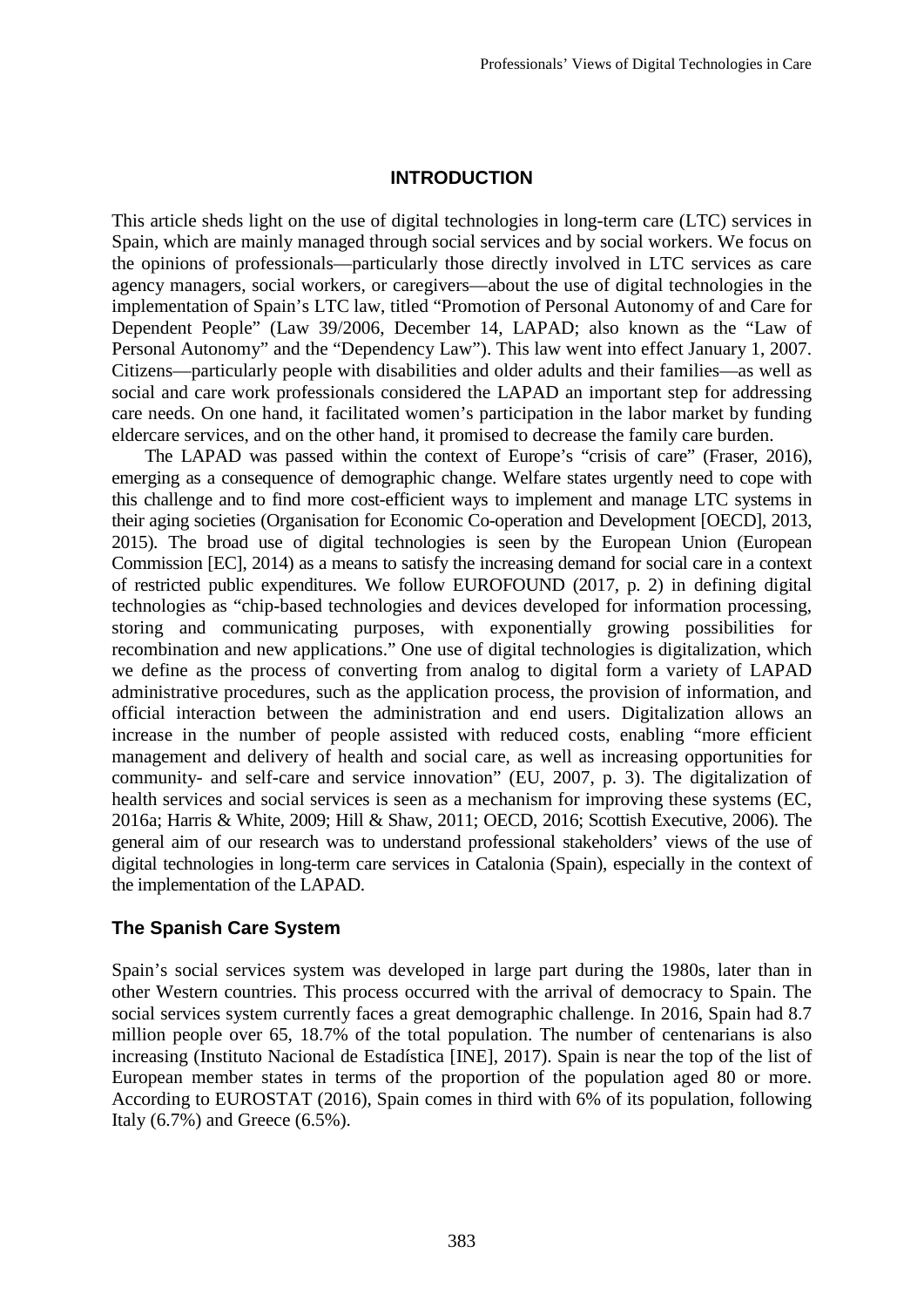In 2015, 1,265,435 people in Spain applied for LTC services and benefits under LAPAD (approximately 2.7% of the population). Of these, the Older Adults and Social Service Institute (IMSERSO, 2015) reported, 63% (796,109) received LTC services and benefits within the same year, while 30% (384,326) were approved for the benefits but were to receive them later than 2015. The remaining 7% (85,000 people) were still waiting for a response to their application at the end of 2015. Meanwhile, the waiting list for LTC (often referred to as "dependency limbo") had increased by 8,031 people by the end of 2017 (Asociación de Directoras y Gerentes en Servicios Sociales [ASGSS], 2017). As of 2018, the number of people in dependency limbo, either awaiting assessment or the start of services, is about 320,000. Approved applicants who died (often before receiving any benefits) greatly outnumbered the applicants awaiting review. The Spanish Association for Social Services' Directors and Managers decried the fact that 100 people die every day in Spain before having received their LTC benefits (ADGSS, 2017).

Three levels of administration are involved in implementing the LAPAD: national, regional, and municipal (Comas-d'Argemir, 2015; Deusdad, Comas-d'Argemir, & Dziegielewski, 2016). Spain is divided into regional governments (known as autonomous communities) with a certain amount of administrative autonomy. The officials of each region decide how to design and implement the various benefits, but service provision and follow-up are performed by municipal social workers. Because the LAPAD is run by municipal social services and not by the health department, a major challenge of the law is to coordinate the efforts of social workers, health professionals, and health-care providers. Regional governments in Spain are fully responsible for social services according to Article 148.1.20 of the Spanish Constitution. Thus, each of the 17 regions has its own social service law. In the case of Catalonia, where we carried out our fieldwork, local municipal social services are responsible for primary social care (Catalan Social Services' Law 12/2007, 11 October). Primary social care includes providing social assistance benefits and care services and benefits (although the latter are assessed and evaluated by regional government agencies). Although through the LAPAD older citizens have a basic right to benefits, each region provides services in its own way. Services are conditioned firstly by each region's portfolio of services and then by each municipality's resources. The main services and benefits established by the LAPAD are

- Day centers
- Care homes and nursing homes
- **Telecare**
- Home care
- Home care allowance (provided to a family carer living in the same home)
- **Personal assistant (although uncommon except for in the Basque region).**

The application process is quite long. First, applicants must apply for benefits from the LAPAD, and it can take as long as 6 months for them to receive a response. During this time, applicants are assessed externally to identify their degree of dependency (i.e.,  $1 =$  moderate,  $2$  $=$  severe, and  $3 =$  total). Even after applicants have been approved for care, they sometimes wait an additional year to be assigned one or more of the benefits mentioned above. The provision of each benefit is decided by the municipal social worker in conjunction with the care recipient and his/her family.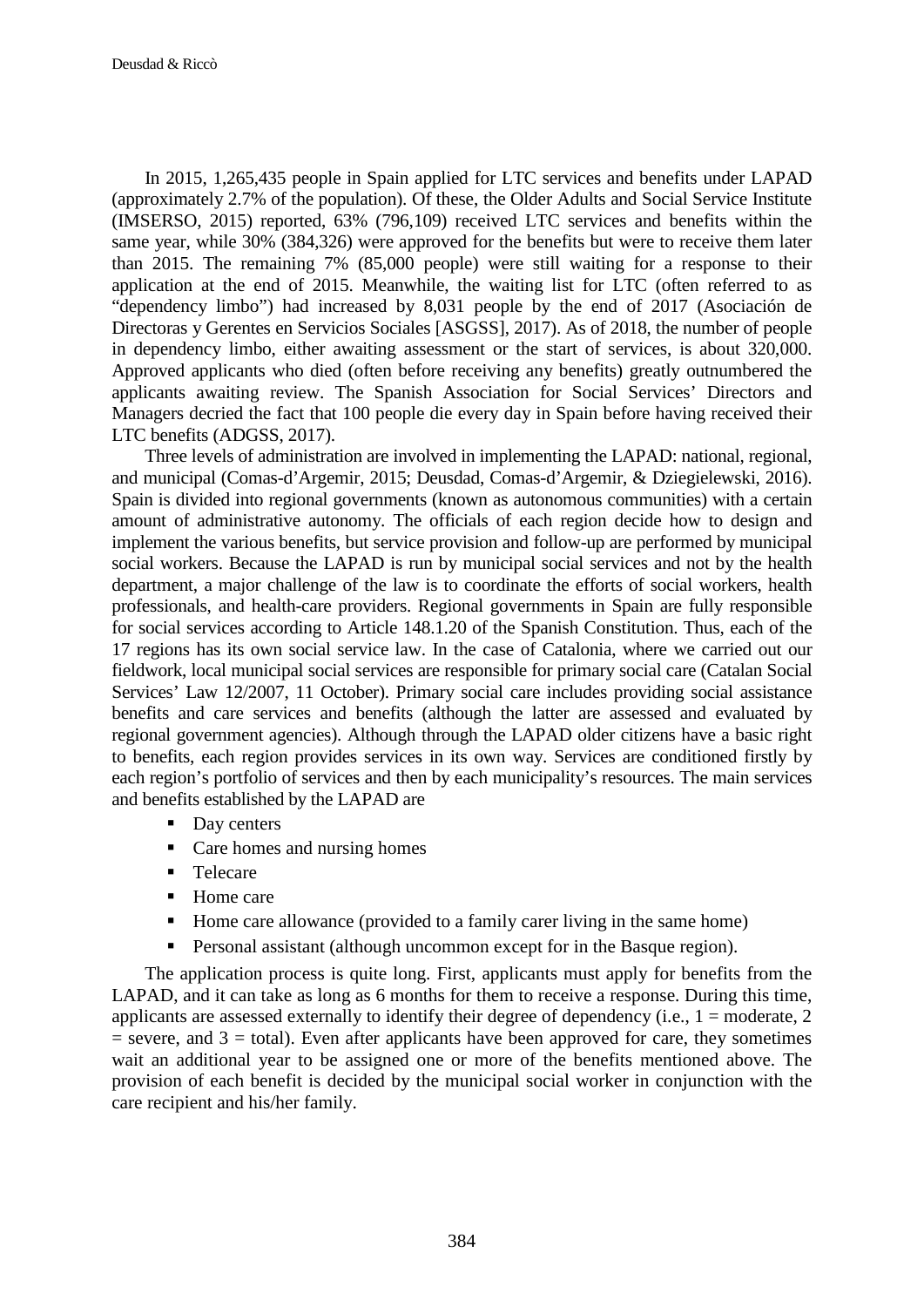As already explained, the LAPAD is administered separately by each of Spain's regional governments, and the use of digital technologies also varies by region. Here we describe the use of digital technologies in the autonomous region of Catalonia. LAPAD applicants and/or their family carers can download the application form from the regional government (*Generalitat de Catalunya*) Web site. The application must be printed and taken to the applicant's GP (medical general practitioner) for a medical report and to the applicant's bank for a stamp. Finally, the applicant or the family carer must submit all paper documents to a local, regional, or national office involved in the LAPAD. None of these stages are digitalized.

Once the application is registered, all data is entered into an electronic file by a subcontractor of the regional government. The Catalonian applicant has no online access to his/her application.<sup>1</sup> The telephone number provided to applicants offers only general information and thus no information on application status. The only person who can learn the status of a given application is the LAPAD manager at the corresponding municipal Social Services. This manager can retrieve the status of applications by checking the ProDep system (i.e., the Program for Fostering, Planning and Promoting Personal Autonomy and Care for Elderly and Disabled People). The future care recipient or his/her family can have online access to the waiting lists for services for older adults. However, the Web site interface is not user friendly and requires digital identification through an electronic signature and/or certificate (idCAT). Moreover, the interface is poorly publicized and most applicants and their families are unaware of it.

The role of family members in this complex application process is crucial. We use the term "family carer" to refer to relatives in charge of an older adult with care needs. Family carers typically oversee the LAPAD process (application, enrollment, meetings with social workers, etc.) and may also be responsible for helping the care recipient with the basic activities of daily life. This care burden is often distributed among family members (usually the husband or wife and their children). This family involvement in care is partly a remnant of traditional Mediterranean family care strategies, which have continued even after women's incorporation into the labor market. Families also use this strategy to cope with a deficient state care system, as has been noticed even in Nordic countries (Jolanki, Szebehely & Kauppinen, 2014). The term family carer attempts to capture the state's reliance on family members in handling the LAPAD's complex procedures. We adopt it instead of the alternative "informal carer" (Häikiö & Anttonen, 2011), a less precise term that also includes irregular care workers coming from migrant communities.

### **Challenges of Digitalization in Care and Social Services**

The digitalization of health care services and social services is seen in different studies as positive and complementary to face-to-face interaction. However, some challenges are emerging and further research is needed, for example, on areas such as how digital technologies can enhance social interaction and how patients and professionals use "social networking" (Griffiths et al., 2012). Digitalization has both direct and indirect effects, some of which cannot be predicted in advance (Loos, 2016). Some social workers view the use of digital technologies in their day-today practice as a form of de-professionalization that depersonalizes social work practice (Parrott & Madoc-Jones, 2008), raises ethical issues (López, 2014; López-Peláez, Pérez-García &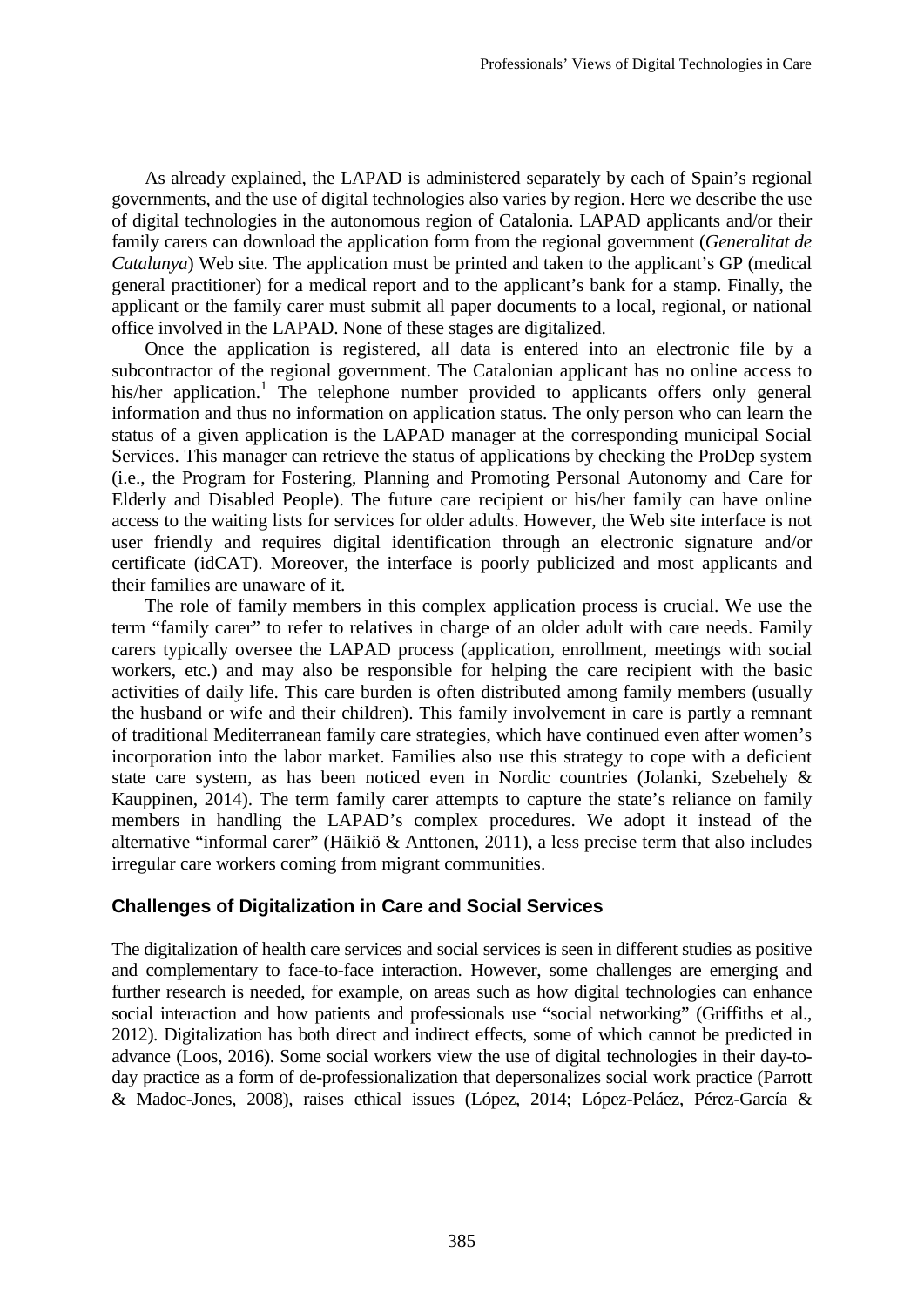Aguilar-Tablada, 2017), and decreases managers' control over social workers' activities (Loos, 2016). These attitudes can create a significant barrier to the acceptance of digitalization.

Digital technologies can be used to mechanize the entire process of allocating benefits, thus eliminating the need for direct interaction between professionals and care recipients. For this reason, some social workers see digitalization as contradicting the essence of social work practice, which is based on face-to-face contact. Another potential downside of digitalization is that increased automation means decreased flexibility. Analog "street-level bureaucracy" (Harris & White, 2009; Lipsky, 1980) allows professionals to use their discretion to decide how policies will be implemented and to adapt procedures to the needs of a given care recipient. Digital processes can reduce professionals' room for maneuver, leading many social workers to resist digitalization.

One of the main concerns of social workers in Spain is the bureaucratization of social work and care work (Hidalgo-Lavié & Lima-Fernández, 2018; Viscarret, Ballestero, Idareta, & Úriz, 2016). Social workers, who are in charge of implementing social care, face a double mandate. On one hand, they must display the essence of direct social intervention, defending citizens' rights. On the other hand, they must implement governmental mandates using the bureaucratic systems in place (Viscarret et al., 2016). According to Lipsky (1980), this is understood as a final level in policy-making, where public servants (social workers, in this case) have to make decisions quickly and in a way that will be understandable to citizens.

According to Sourbati (2009), the lack of digital skills and the "perception of irrelevance" (p. 1095) of the tools introduced are seen as the two main factors holding back the use of digital tools among social work and care professionals from organizations. Another challenge to digitalization is the "digital divide" among social services' and care services' users. Marginalized groups, such as ethnic minorities and nonEuropean immigrants, often have little access to digital technologies (Foley & Ram, 2002), even though mobile phones increasingly are used widely among all social groups. People who are digitally illiterate or use little or no technology tend to have less social engagement than those using digital technologies. At the same time, other studies highlight the fact that social capital enables individuals to overcome the digital divide in terms of access, general use, and online communication (Chen, 2013). Beyond the question of access, we see differences related to the amount and/or type of online activities carried out, including the use of social networking sites (e.g., Facebook or Twitter). Online activities and social media have been defined as a second and third digital divide, respectively. The existence of multiple digital divides implies that more tailored policy interventions are needed, which reflect Internet use as an activity that can lead to isolation even as it allows users to perform a range of tasks (Haight, Quan-Haase, & Corbett, 2014; Petrovčič, Fortunati, Vehovar, Kavčič, & Dolničar, 2015)

Another obstacle is a generation gap that makes it hard for older adults to take full advantage of digital technology when they engage with social services. Older adults are generally slower to adapt to new technologies. Some studies have described this generation gap as merely a temporary phenomenon because today's youth are growing up with nearly universal access to digital technology. For example, in 2013, 50% of people over age 65 in the UK used the Internet (Sourbati, 2015). However, the majority of adults in their 80s have never used the Internet at work. And in later life, when they become frail, older adults have difficulties using many digital technologies. When they do use them, it is through "familiar media practice" rather than through active and intense engagement (Nimrod, 2014). A range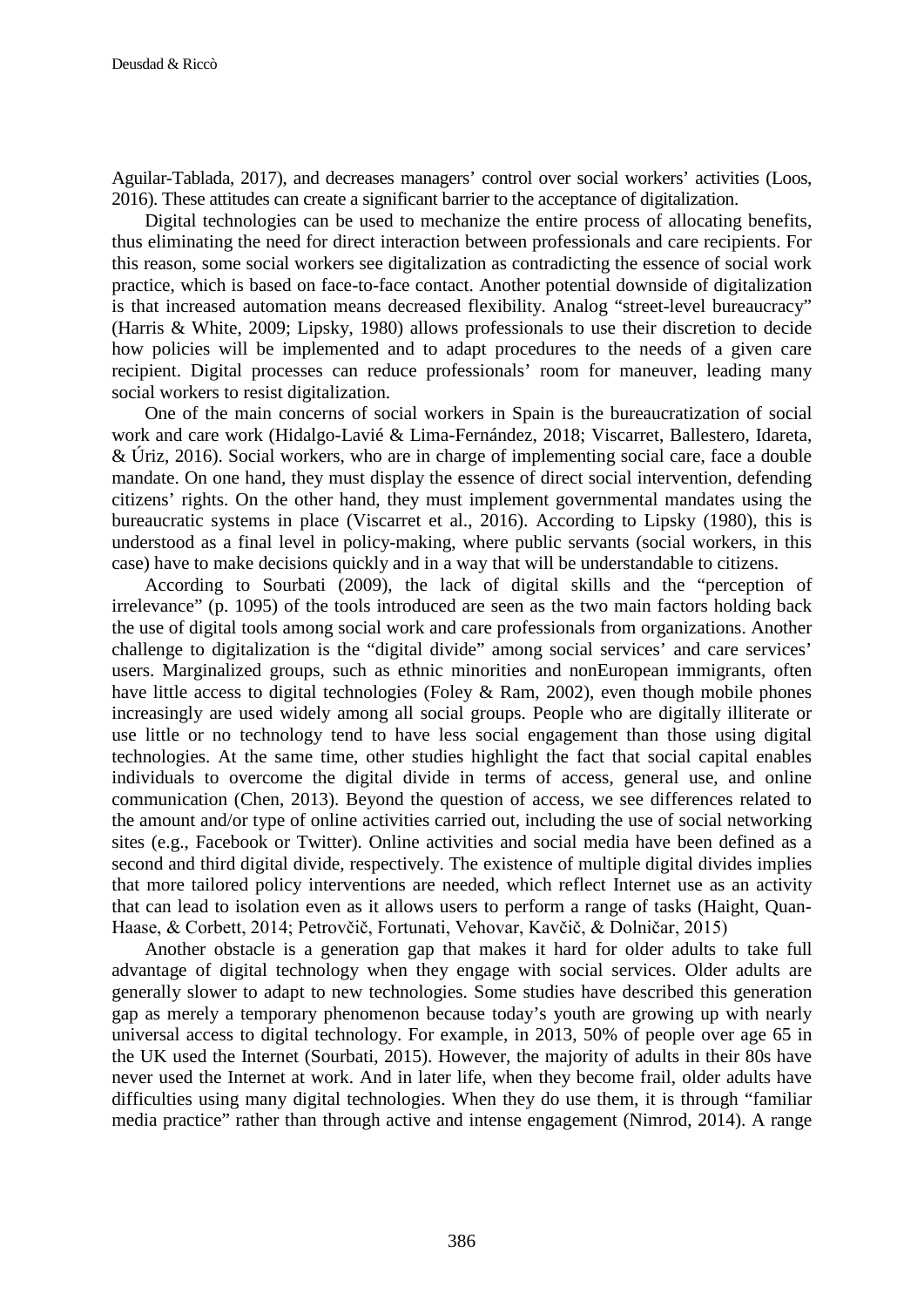of variables have been shown to act as impediments: for instance, arthritis of the hand, low education level, low income, and no access to a computer (Heart & Kalderon, 2013; Selwyn, Gorard, Furlong, & Madden, 2003; Vorrink et al., 2017). Lee, Chen, and Hewitt (2011) revealed four dimensions of constraints on older adults that fall into two categories: internal factors and external factors. The internal factors include intrapersonal factors (i.e., participants felt they were too old to learn and/or that digital technologies are useless or too complex) and functional ones (i.e., participants showed a decline in memory and/or logic). The external factors include structural ones (i.e., participants found digital technologies too expensive or had no access) and interpersonal ones (i.e., participants had no one to teach them and/or no one with whom to use digital technologies).

Note that doubts about older adults' abilities to learn or to adapt to changes often manifest an ageist stereotype rather than objective facts. As pointed out by Sourbati (2015), older adults are treated as a "residual category" when new media technologies are analyzed. Generally, the only older adults to be depicted on social services Web pages are frail, making it difficult for other, more vibrant older adults to identify with the images they see on these sites. However, older adults' lack of representation online does not mean they do not use the Internet. In fact, a survey carried out in 2007 in 27 European countries showed that 31% of men and 19% of women aged 55–74 used the Internet at least once a week (Koch, 2010). According to Lee et al. (2011), the ability to access a computer does not depend principally on age; rather, it is linked to education level, income, and living situation (solitary or shared). Differences between the sexes correlate with education and income, as well as other variables such as ethnicity, and show the diversity in using new technologies (Friemel, 2016; Sourbati, 2015). The concept of "age heterogeneity" implies inequalities within the older population, determined by restriction in social space, communication facilities, health, and leisure, among others (Sourbati, 2015).

Older adults' resistance to using digital technologies has often been interpreted as evidence that digital technologies are not appropriate for them. Selwyn et al. (2003) pointed out that older adults make little use of digital technologies not because they lack the necessary knowledge, but because these tools offer them relatively few advantages. These findings suggest that professionals need to refocus efforts to get older adults to use digital technologies. In short, the problem lies not in older adults themselves, but in the fact that technologies designed for their use have not been sufficiently accessible. Researchers and care providers should consider adopting models of technology that better suit the needs and interests of older adults. According to several studies, older adults adapt technologies that address their needs, especially when services are co-created (codesigned and coimplemented) with care recipients to address their real needs (Baillie & Schatz, 2006; Hyppönen, 2007; McLaughlin, Rosen, Skinner, & Webster, 1999). Evaluations by older adults can be very useful in developing and improving digital technologies (Hyysalo, 2007; Mäyrä et al, 2006) and can empower the older user (Parrott & Madoc-Jones, 2008). Even when older adults cannot use digital technologies directly, their carers can take advantage of simple, popular technology (such as smartphone applications) to improve their quality of life.

Despite the challenges of digitalization that we have described, particularly the need for professionals to know how to use digital technologies, the International Federation of Social Work is fostering the use of digital technologies among professionals (Hidalgo-Lavié & Lima-Fernández, 2018). This trend is occurring in the context of established eGovernment practices boosted by the European Commission and DG Connect (EC, 2016b, 2017). A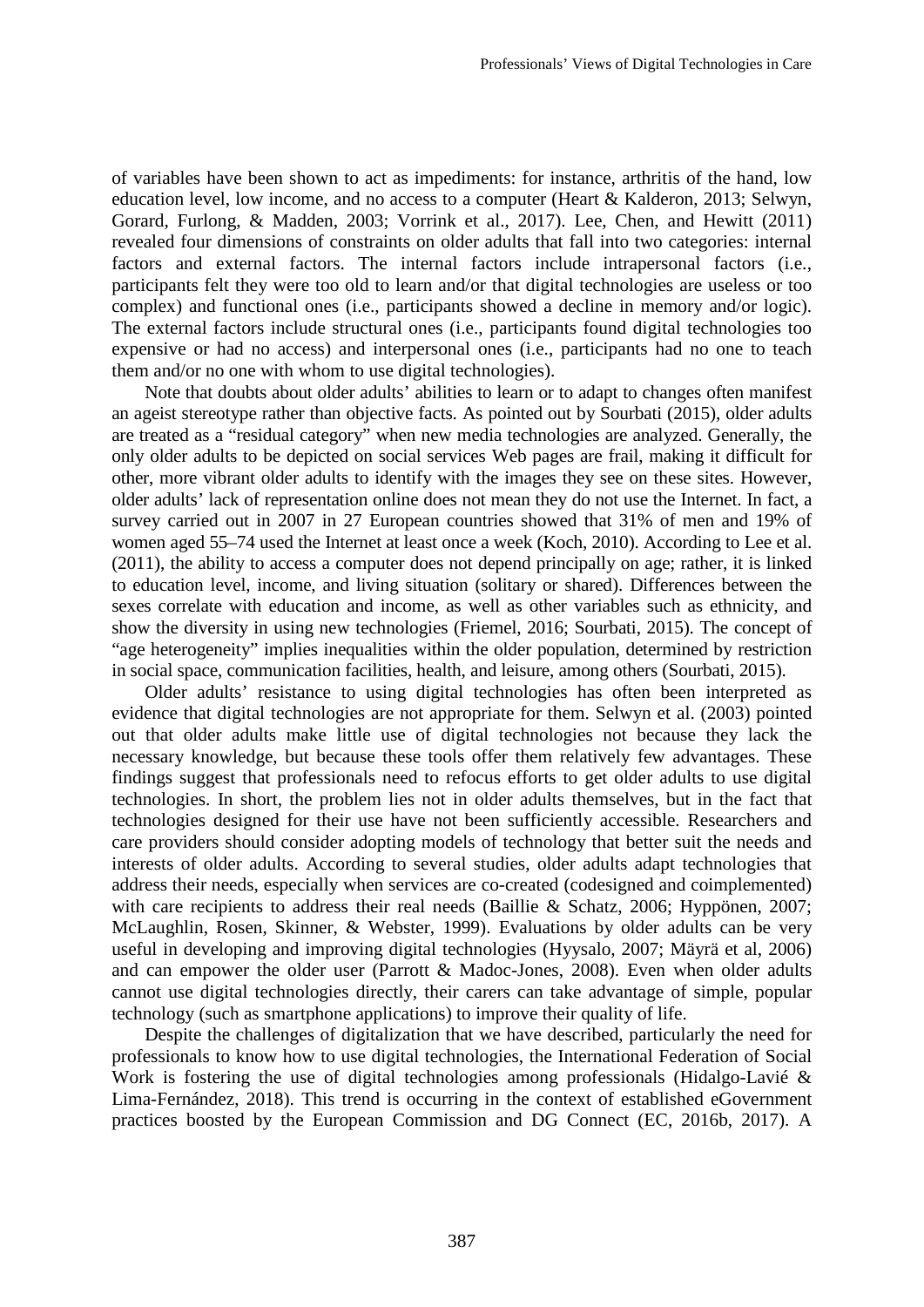particularly bright spot in the use of digital technologies has been the successful use of mobile phone applications, as in the case of GPs who use continuous tracking for patients with dementia (Miskelly, 2005) or facilitate community support for older adults who are aging in place (Sixsmith, Mihailidis, & Simeonov, 2017). Other examples include mobile phone apps that allow diabetes patients to manage their care (Durso et al., 2003) and mobile phone cameras that facilitate the diagnosis and treatment of skin lesions (Kroemer et al., 2011). Also, text messages may be increasingly supplanting the use of emails in communication between patients and care providers (Petrič, Petrovčič, & Vehovar, 2011; Ramirez, Dimmick, Feaster, & Lin 2008). Finally, mobile phones play an important role in older adults' emotional support through social networks (Petrovčič et al., 2015). 2

This increasing array of applications and other digital technologies for care and health purposes is not being used widely in LTC in Spain. For now, conversations on digital technologies in Spain focus on the digitalization of administrative processes rather than on care or health. Our study asks how professional stakeholders view the use of digital technologies and digitized materials in long-term care services in Spain. Identifying professionals' views will provide scholars and policymakers with essential information for improving services. Research on stakeholders use and practice of new technologies has been carried out recently in Spain (Hidalgo-Lavié & Lima-Fernández, 2018); our research goes a step further in offering a qualitative look at stakeholders' views of the use of digital technologies in eldercare, revealing their attitudes, their current practices, and opportunities for the future of eldercare.

#### **METHOD**

#### **Research Sample**

The results presented in this study are part of a Horizon 2020 European project, SoCaTel, based on the use of technologies for the co-creation of LTC services in Europe. The SoCaTel project includes four case studies representing different welfare models (Finland, Ireland, Spain, and Hungary). This paper is based on the Spanish case. Between January and April 2018, we held 10 focus groups of three to eight participants, involving health professionals (geriatricians, general practitioners, nurses), social workers, care workers, care managers, LTC recipients, family carers, and older adults without care needs. Most of the focus groups were homogenous, allowing us to measure how certain groups of people reacted to a similar set of problems and experiences (see Tracy, 2013). Participants were recruited through social services departments in the provinces of Barcelona and Tarragona in Catalonia, Spain.

In one case, we opted for a focus group including care recipients and relatives so that the relatives could support the care recipients. Additionally, we held six semistructured interviews involving one or two participants. A total of 57 people participated in the study, covering a wide range of viewpoints, although the current analysis focuses only on our exchanges with 29 professional stakeholders. The professionals ranged in age from 30 to 59, while older adults ranged from 65 to 96 years, and family carers ranged from 54 to 78 years. Participants had differing educational backgrounds (high, middle, lower, or none); the professionals participating in this study came from middle and high educational backgrounds. Data saturation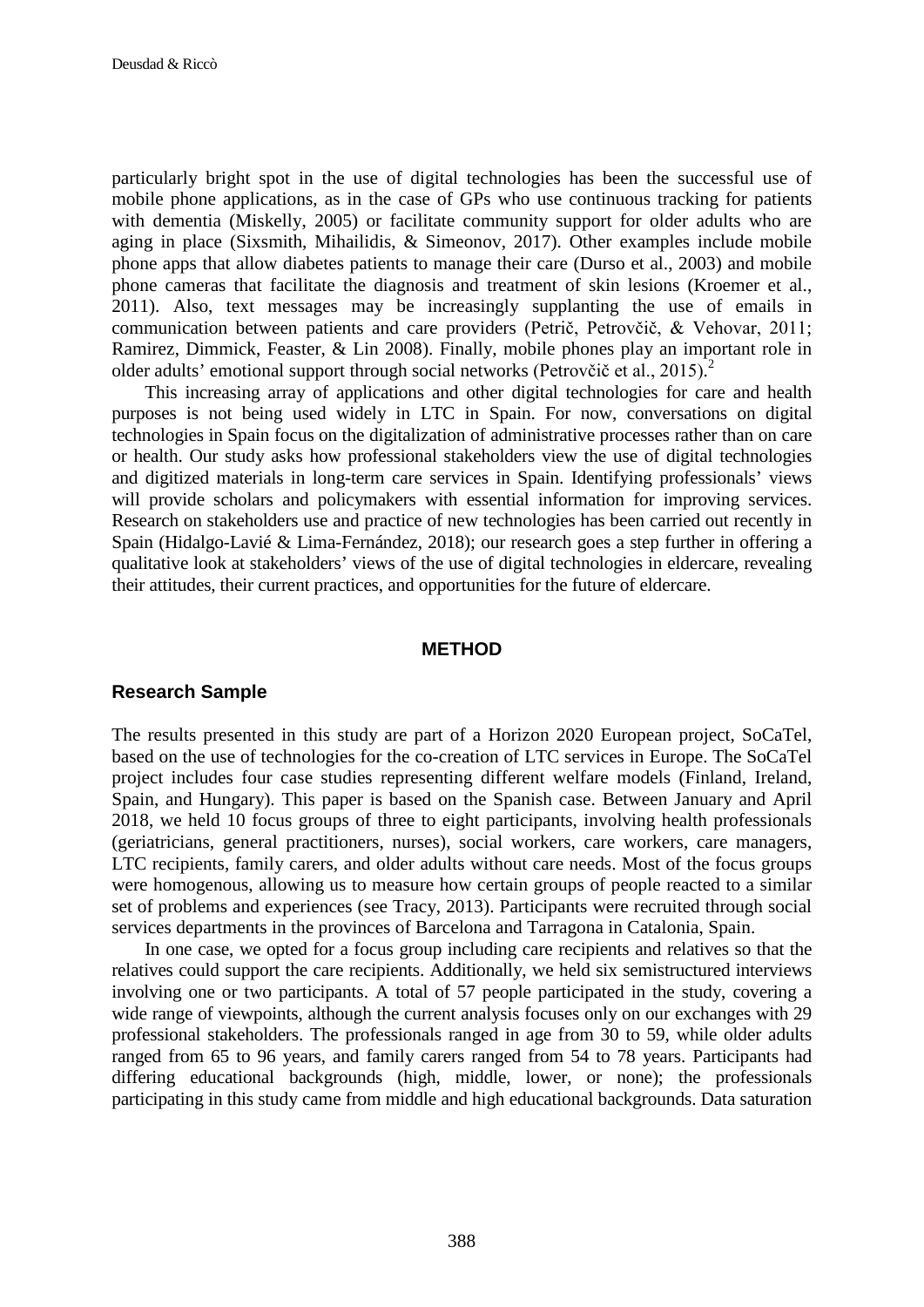was reached and recruitment was stopped when we noticed that new participants expressed the same ideas that earlier participants had expressed and no new viewpoints were emerging.

Focus groups and interviews were carried out in four areas of Catalonia: Vilanova i la Geltrú (Garraf district, Barcelona province), Tarragona, Reus (Baix Camp district, Tarragona province), and Viladecans (Baix Llobregat district, Barcelona province). Gatekeepers (key stakeholders who have established contact with other stakeholders in their sector) were crucial to contacting participants and our gaining access to their field. This was done through social services and health services departments. Our participants fell into the categories as presented in Table 1. However, in this article, we present data only from the professionals.

### **Interview Guides**

Focus groups and interview questions for this part of the study centered on the professionals' views of the implementation of the LAPAD, particularly their views related to the use of digital technologies in implementing the law. One set of questions helped us understand how professionals were implementing the LAPAD in their daily work, including the application process, eligibility criteria for care recipients, and the dependency assessment process. For example, we asked which procedures were currently digitized and which were conducted in

| <b>PROFESSIONALS*</b>                                                                                                                                                                                             | 12 Social workers: municipal social workers (Vilanova social<br>services); social workers at primary care centers, social<br>workers at nursing homes; social workers from the LTC team<br>at the municipality (EAD)                                            |  |  |
|-------------------------------------------------------------------------------------------------------------------------------------------------------------------------------------------------------------------|-----------------------------------------------------------------------------------------------------------------------------------------------------------------------------------------------------------------------------------------------------------------|--|--|
|                                                                                                                                                                                                                   | 4 physicians: general practitioners in primary<br>care:<br>geriatricians from hospitals                                                                                                                                                                         |  |  |
|                                                                                                                                                                                                                   | 4 care workers from private companies working for the<br>municipality                                                                                                                                                                                           |  |  |
|                                                                                                                                                                                                                   | 5 primary care nurses                                                                                                                                                                                                                                           |  |  |
|                                                                                                                                                                                                                   | 4 care managers: nursing home managers, home care<br>managers, day care center managers                                                                                                                                                                         |  |  |
| <b>FAMILY CARERS:</b> relatives in charge of<br>care duties, who organize care tasks and<br>are in regular contact with care workers,<br>social workers and doctors, and other<br>professionals involved in care. | 12 relatives (sons, daughters, husbands, wives, nieces and<br>nephews) who take care of older adults                                                                                                                                                            |  |  |
| <b>CARE RECIPIENTS</b>                                                                                                                                                                                            | 11 older adults who have applied for LTC benefits and<br>services through the LAPAD, including older adults with<br>dependency degrees 1, 2 or 3; older adults who live at<br>nursing homes and care homes; older adults who live at<br>home with family carers |  |  |
| <b>OLDER ADULTS WITHOUT CARE NEEDS</b>                                                                                                                                                                            | 4 older adults 65–75 years old                                                                                                                                                                                                                                  |  |  |

**Table 1.** Breakdown in Categories of Interviewees for the Overall SoCaTel Project in Spain.

\*Additional demographic information on this study's participating professionals is provided in the Appendix.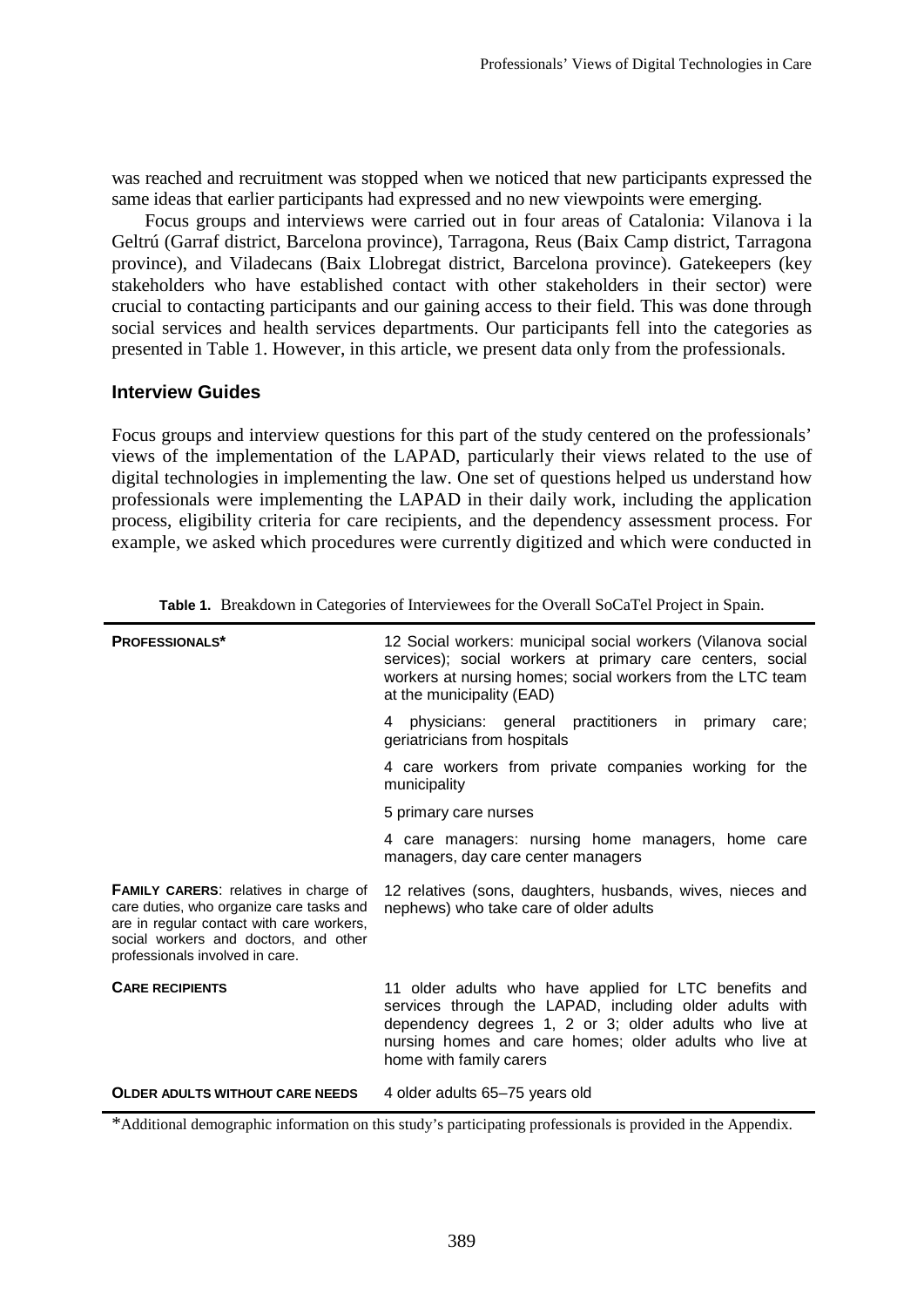person. We also asked more specific procedural questions, such as how professionals received information about an applicant's degree of dependency and how applicants were selected from the waiting list to receive services. Another set of questions focused on the professionals' opinions of the procedures and how they could be improved. For example, we asked how the digitalization of social services should be carried out, how coordination between health services and social services could be improved and, which procedures could be speeded up. Finally, we asked a series of questions that were specific to each profession.

### **Procedure and Ethical Considerations**

Focus groups lasted between 1 and 2 hours and interviews lasted 30 minutes to an hour, depending on the availability of the informants, their level of fatigue, and the flow of the conversation. All focus groups and interviews took place face-to-face in a comfortable setting. The first set was carried out with Vilanova Social Services in a building dedicated to care services and LTC services. The second set took place at the Department of Anthropology, Philosophy and Social Work of Rovira i Virgili University (Tarragona). We also carried out interviews in two nursing homes in Cambrils and Viladecans and in a convalescent hospital in Reus. Focus groups and interviews were conducted in Catalan or Spanish, languages in which the participants were fluent. The quotations presented here were translated into English by a professional translator.

Before starting each focus group or interview, the researchers introduced the project and its goals and provided participants with an information sheet, a participant consent form, and a confidentiality statement. In addition, the researchers explained to the participants that their data would be recorded and anonymized and that they had the right to withdraw from the study at any time.

Participants were given time to read and sign the documents, and then the interviewer opened the conversation. The role of the other researcher(s) present was support: to take notes, to help manage turn taking, and occasionally to ask follow-up questions. At the end of each session, the researchers gave the participants a thank you letter and asked them to fill in a sociobiographical survey for quantitative data.

### **Data Analysis**

The recordings of interviews and focus groups were transcribed (anonymously) so that we could perform a qualitative analysis using atlas.ti. We coded transcripts deductively according to key categories linked to the main topics (i.e., LAPAD, coordination, digitalization and digital technologies, aging in place, digital technologies and older adults, etc.). We also used open, inductive coding (e.g., lack of agility in implementing the LAPAD, lack of information surrounding the LAPAD, digital technologies and care, once-only principle for providing information, digital technologies and professionals) as needed.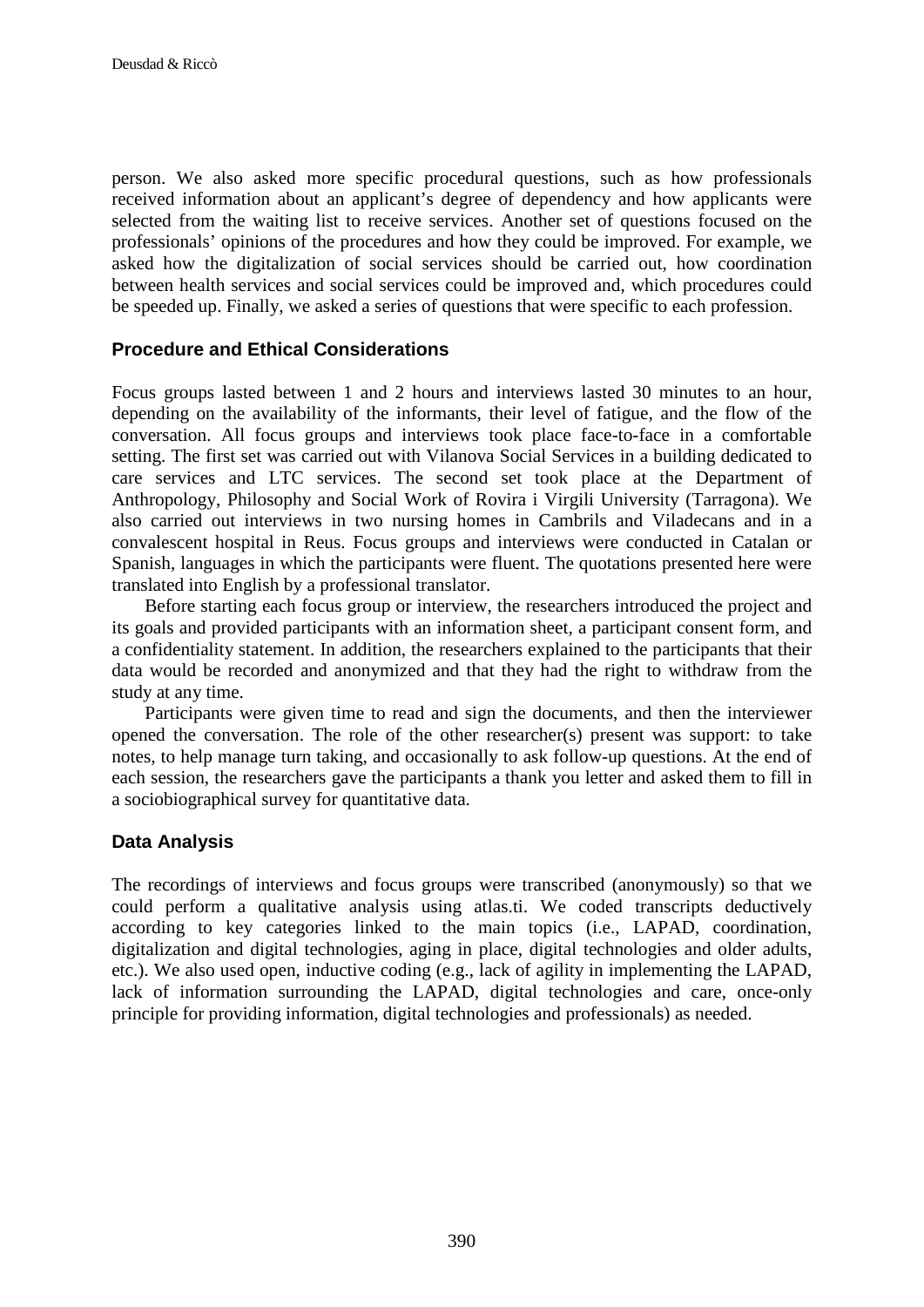## **RESULTS: PROFESSIONALS' VIEWS ON DIGITALIZATION AND DIGITAL TECHNOLOGIES**

Our findings illuminate how professional stakeholders view the use of digital technologies in LTC services in Spain. They are presented here in three sections: professionals' attitudes about the use of digital technologies, how professionals currently use digital technologies, and opportunities for more effective digitalization.

## **Professionals' Attitudes About the Use of Digital Technologies in LTC**

The professionals in our study were more open-minded about the use of digital technologies in LTC than prior research has suggested. They supported their use as long as face-to-face contact with care recipients and their families was not impeded. Technology was seen as a tool to speed up and simplify administrative procedures, but not as a substitute for the social workers' role in deciding on care services and supervising care. They also highlighted that care recipients needed to have contact with a person who can support them in their use of digital processes, as reflected in this comment by a care manager:

P50: *There are lots of procedures that are very speedy and practical on the computer, but I think that, behind any resource, there has to be a person who can clarify things face-to-face. Like when they go, especially, to Social Services, people receive so much information in such a short time that when they come to you, you have to explain it to them again.*

The care workers' task is to tend to the care needs of older adults rather than to handle management and/or administrative issues, which have a more technological emphasis. Not surprisingly, care workers and other professionals were skeptical of older adults' ability to use electronic devices. Although older adults can face challenges in using digital technologies, as described above, the idea that they cannot learn to use them seems based in an ageist stereotype. For instance, older adults use telecare, which has spread all over Spain (Carretero, Stewart, & Centeno, 2015). The following exchange among care managers reflected the idea that older adults cannot learn or enjoy new technologies:

Researcher: *And WhatsApp works well for you?*

P52: *Yes, because it's a very direct form of contact that I have. It's different, very different. It's a very direct form of contact with family members.*

Researcher: *With the care recipients themselves too, or just with family members?*

P52: *More with family members; the recipients themselves are very old to be--*

Researcher: *Yeah.* [But] *some of the recipients that we've interviewed are in pretty good shape. They use mobile phones, and they told us they'd like to take computer classes. Not a lot of them, but some.*

P50: *Yes, they're starting to have cell phones.*

Despite its increasing use, WhatsApp is raising concerns about ethics and privacy. This was clearly demonstrated in this exchange among care managers:

P52: *I was really hesitant about using WhatsApp for information, but the family members--*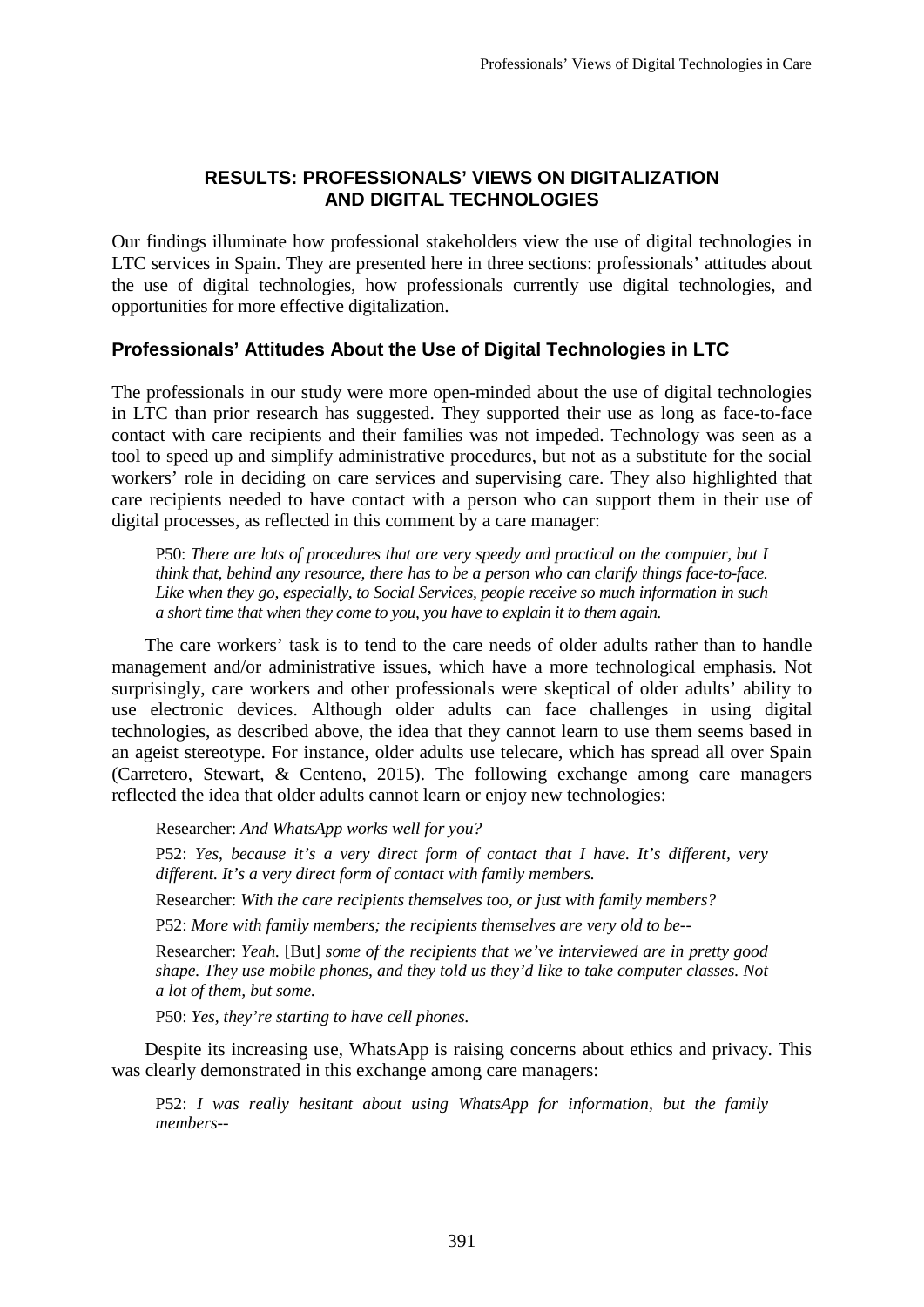P51: *I was a bit scared about data protection, and so sometimes, always, when I use it, it's "Call me; we have to talk* [about]" *or something like that. And then, that way, they see it at some point. Because sometimes you spend all day calling them and they don't pick it up, or you leave a message, and they don't call you back for-- And sometimes, yes, I have used it* [to provide information] *with a few families in particular.*

Researcher: *So, you don't give out information on WhatsApp?*

P51: *Look, no, I don't. Because I don't know...I still don't know. It's about data protection, and you don't know at what point*--

P49: *Like with emails. The ones they send you have to be encrypted with a password. Because otherwise, in terms of data protection, depending on the kind of information it is, you can't send it.*

Some of the professionals pointed out particular challenges that care recipients faced in using digital technologies, such as illiteracy or poor overall health. This was contained in comments from two care workers:

P12: *I have a lady who doesn't know how to read or write, and she signs for me* [on the tablet]. *And I feel so satisfied to see that the lady marks an X—and for her that's a whole new world and for me it's a joy.* [She says,] *"It turned out crooked."* [I say,] *"Perfect. They'll pay me just the same." …We're talking about people in their 80s, and here I go and give an old man a tablet and it's already enough for him [to manage with technology].* 

P14: *It depends on what it is; that's what I say. If it's an application that you have to touch the screen with your finger, it's okay. They can do it with no trouble. And signing—whoever signs will be able to sign.*

The majority of professionals we spoke with (especially social workers, nurses, and GPs) were open to the use of technology, despite concerns that they might have about care recipients' ability to use it. Sometimes these concerns were legitimate, and sometimes they were based in stereotypes. On the whole, we found professionals open to the use of digital technologies as long as it took into account care recipients' level of functioning and the ongoing need for face-to-face contact between care recipients, professionals, and families.

### **How Professionals Currently Use Digital Technologies**

Social workers, and, above all, care workers, were enthusiastic about digital technologies that would enable them to get in touch with care recipients' families quickly. Although they were accustomed to using e-mail, they reported that e-mail was not fast enough. Personal cell phones in general, and WhatsApp in particular, are becoming a popular way for care managers to keep in touch with families. Care workers are not allowed to use their personal mobile phones with care recipients. However, it is acceptable for managers from care work companies to use their phones both for internal communication and for communication with family carers, as seen in the following examples, the first from a care worker and the second from a care manager:

P15: *We're not allowed to give our phone numbers to the user. In the homes that I visit, for example, I have the phone number perhaps of the son. "I'm leaving my phone number here in case something happens." But I have to call from the home's landline; I'm not*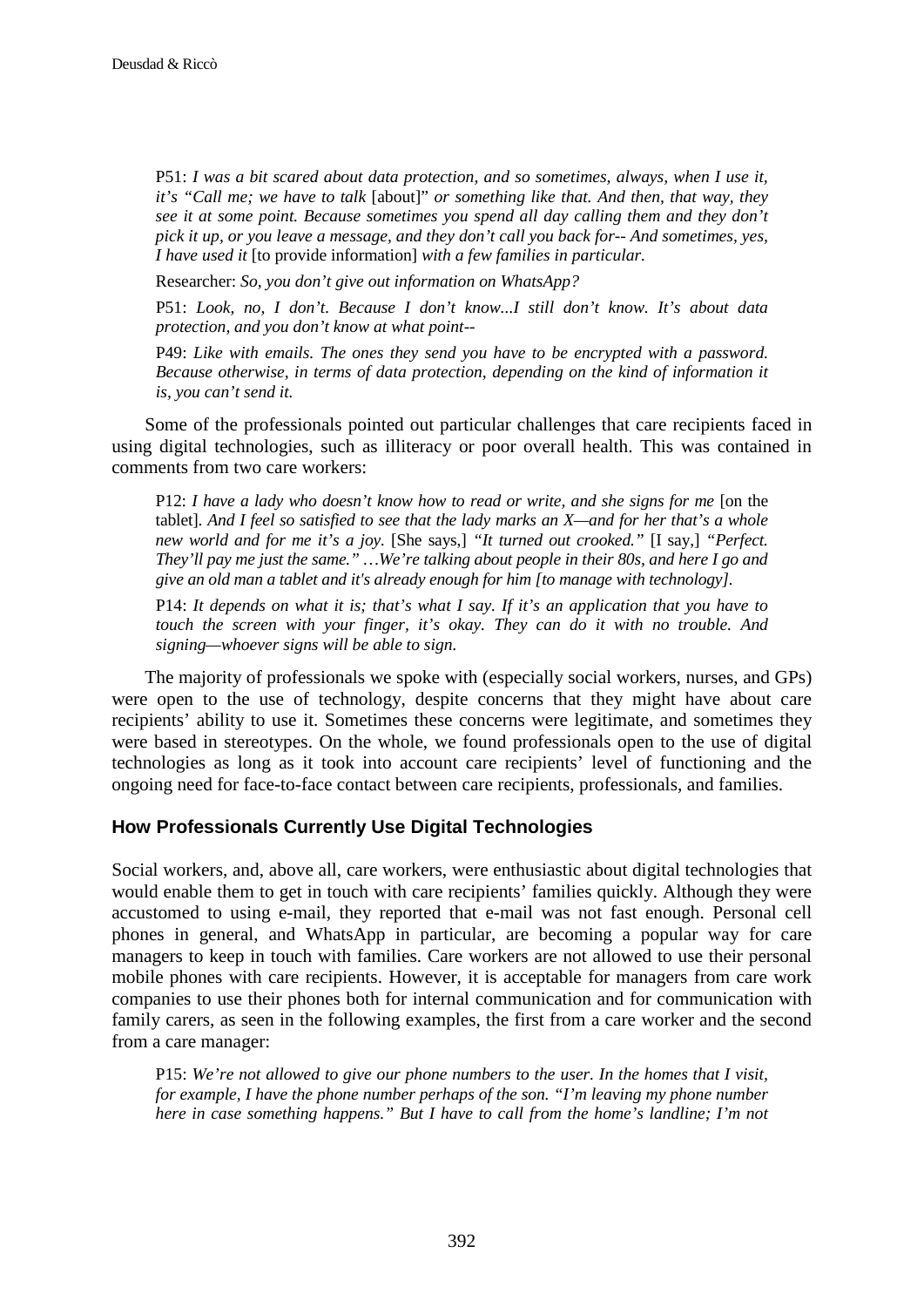*allowed to call from my cell phone. If I go to the home and there's something, maybe "Look, this is missing" or whatever, I can call but I can't give my phone number.*

P52: *For example, I do* [use WhatsApp] *because everything that's, of course, I'm responsible for it all. So everything that has to do with families, it's better to send me the issue through WhatsApp, all the changes, everything, rather than call me every minute. …They're creating groups for me with the families: the user, the family, and of course, me, the administrator. Any problem that comes up, "He's gone to the doctor"... So of course, especially with this gentleman, it works great because before, what you said, you told one person and the other person gets lost. You put it there* [in WhatsApp] *and everyone is informed: "He's been to the doctor, his medication has changed, this has changed…"*

For internal communication between home care workers and their managers, WhatsApp also was used. The following exchange between care workers explained how it might work:

Researcher: *Do they take a photo of the schedule and send it to you by WhatsApp?*

P13: *Only if there's a change, not always.*

P15: *For example, this week, since we had the course and they changed my schedule for the hour before and the hour afterwards, they sent it to me by WhatsApp, and I have it there.* 

Professionals also mentioned using GerApp, a tool similar to WhatsApp. However, they pointed out two drawbacks to GerApp: It is less user-friendly than WhatsApp and it is unidirectional (meaning that they can send out messages to families but families cannot respond). In the following exchange among care managers, we saw the challenges presented by GerApp:

P51: *What I see is that, for lots of sons or daughters or relatives, opening up an application--*

P50: *WhatsApp is already more internalized for them.*

P49: *Because of the* [advanced] *age of many of the carers that we have, at least ours, it's a bit difficult.*

P50: *Well, they're getting there. They're younger and younger. We're considering doing it somehow with a mobile phone that's… not my mobile phone, a mobile phone that would be there at the nursing home and that would only be used during working hours or something. We're thinking about it, because there they use e-mail a lot. There are lots of people that give you their email address, but then they don't check it. Sometimes we ask for their email address when they check in or when they start at the day center. And sometimes you send memos of things—I don't know, like we're remodeling or whatever and you see that a lot of people, you don't know it, but you realize later that a lot of people haven't even seen it and you don't even know if they've opened it or not.*

### **Opportunities for More Effective Use of Digital Technologies and Digitalization**

The advance of digital technologies offers a clear opportunity, as noted by professionals: The digitalization of administrative processes increases the efficiency and quality of care. In particular, our participants noted that it could aid the coordination among professionals in different areas and could facilitate the provision of information to care recipients and their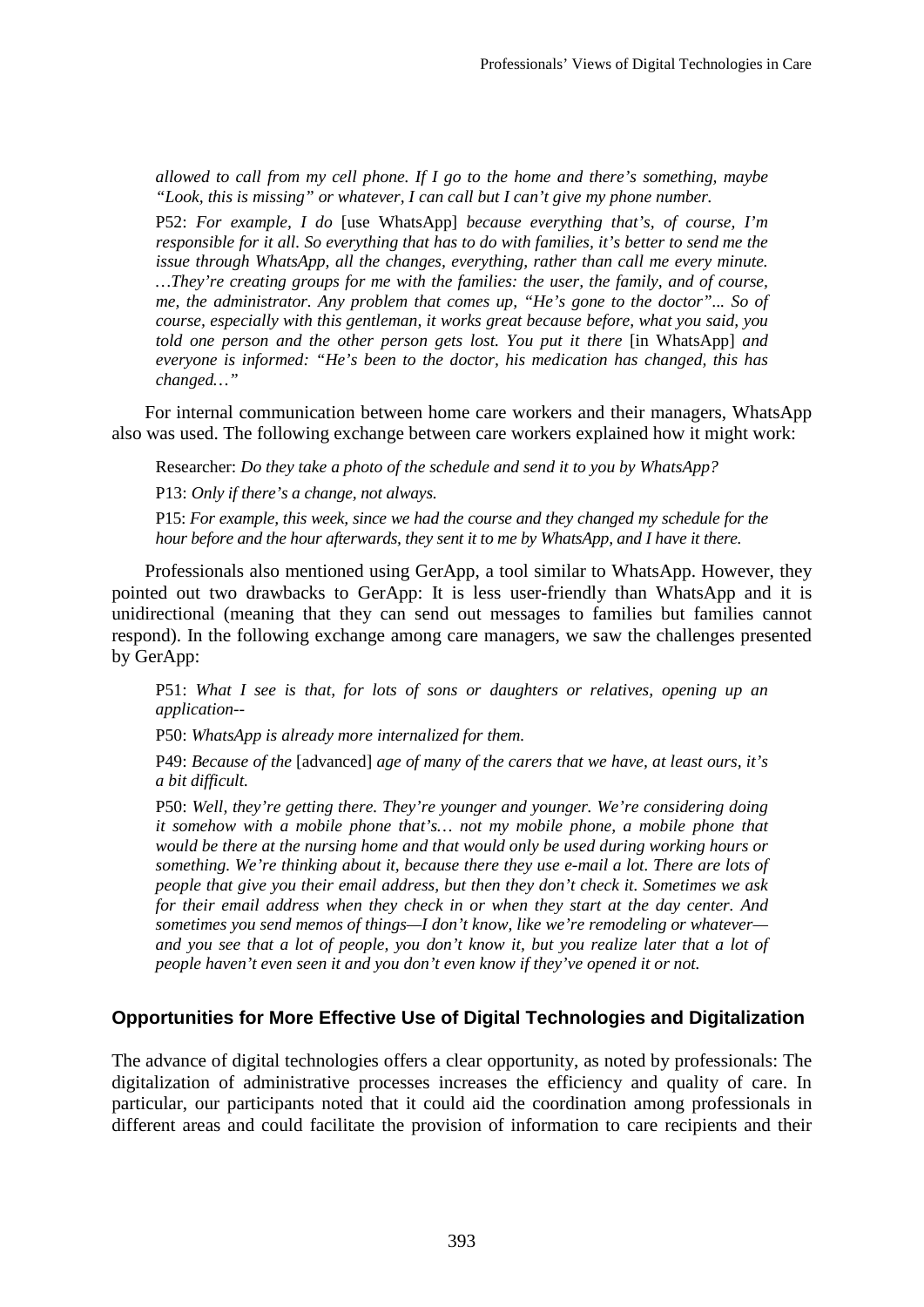families. In terms of coordination at the moment, professionals working with a given care recipient often lack access to files maintained by other professionals on that recipient. LAPAD is implemented by the Department of Social Services, but it is inextricably linked to Health Care Services because care recipients must submit a medical report to apply for LAPAD benefits. However, when GPs or geriatricians in hospitals have older adults with care needs and health problems, they have serious difficulties in figuring out the trajectory their patients might have had at Social Services related to their care needs and/or to other situations. Clinicians only have access to patients' Shared Medical Record and not to their history of interactions with Social Services. Furthermore, families are generally not familiar with the procedures laid out by the LAPAD, which are quite complex. This lack of coordination between professionals and departments is one of the main obstacles presented by the LAPAD. This lack of coordination wastes time and financial resources. It means that professionals often cannot access information that they need to perform their jobs, as explained by a nurse in the following example:

P46: *I think that the social information is unknown to the family because there isn't, there isn't good coordination between the health team on-site and social workers, no matter how many visits they do together. We normally do visits together, when we can, because we don't have the same schedule and availability of a social worker. But the social information is information that the family doesn't know how to give. They don't know how to tell you that this is what my coworker told them, right? They don't know the degree of dependency. When you ask them, it's very complicated for them. The social history is more complicated and for us, well, it's looking for a shared history*.

Coordination can be difficult even within the same department. Only one manager for each social service area had access to the detailed information, which in turn led to a considerable slowing down of the entire process, as this social worker described:

P3: *This can be the case if you just want to know if the person has already applied for dependency or not. You don't want to know more. It's to know if someone started the process, carried out a review… What do you do? And of course, you're supposed to get in touch with the manager by e-mail or telephone. I think this is a waste of time for both professionals. If there were any other way….*

Digitalization could help solve these problems. It would also connect the Department of Social Services with the Health Department, making it possible to share patients' social welfare and clinical histories. Then, professionals could check the patient's file and perform the necessary follow-ups. Professionals' difficulties in accessing the clinical history and the social welfare information of patients digitally implies that care recipients and their relatives have to go to different administrative offices to request and submit the different forms required for the LAPAD application. A geriatrician described the situation as follows:

P18: *I have the feeling that we treat the end users like messengers [couriers] because they ask me for a report. Ok, I generate a report…and I have to give it to the user so that he can go to the social worker and give him or her the file. But, for example, when my colleagues ask us for an evaluation from doctor to doctor, I get it through the computer. That is, we don't have to treat the end-user like a messenger.… For me the ideal situation would be if this platform could unify information. The social information, whether it comes from City Hall or from wherever, would be part of* [the] *patient's*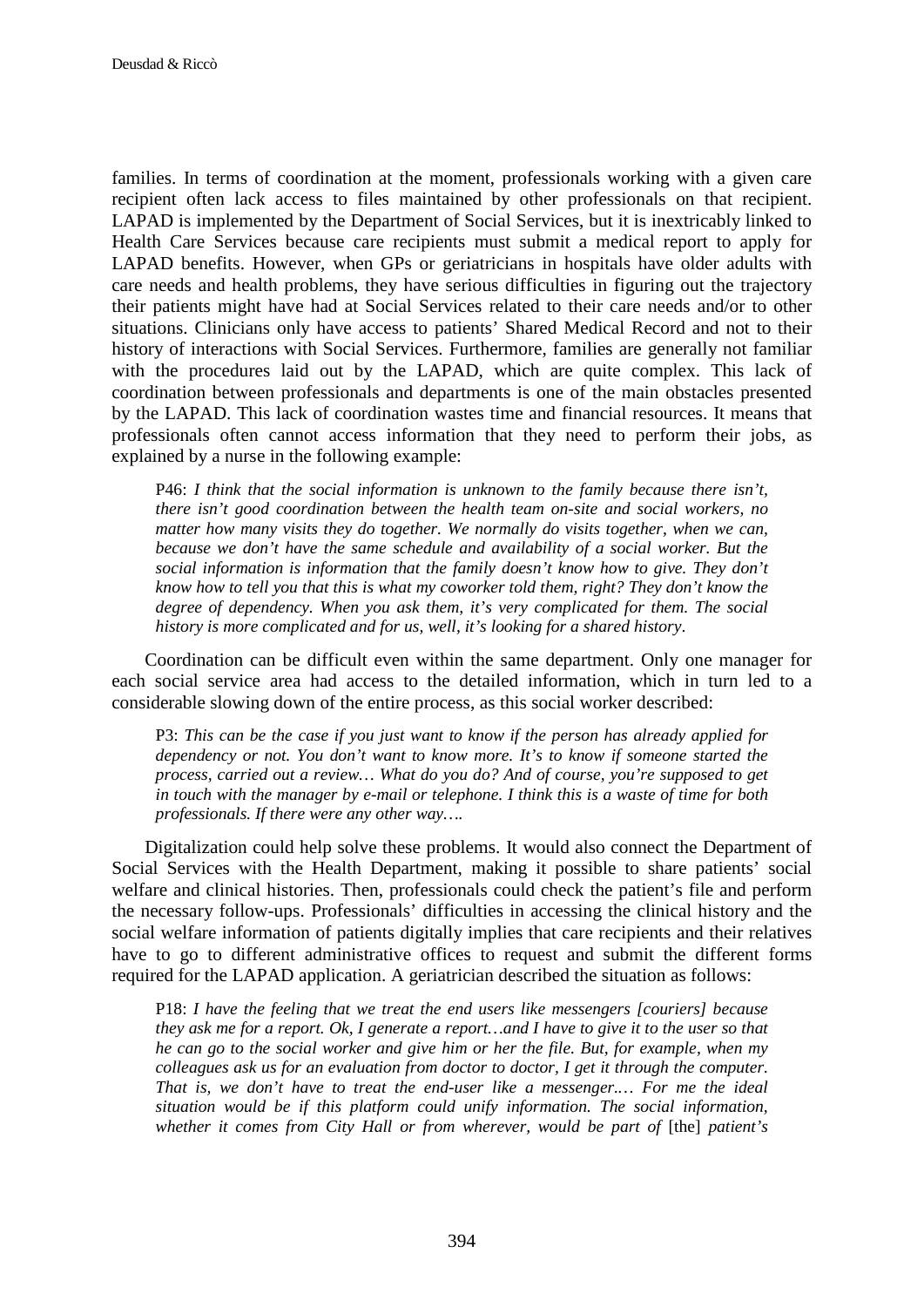*clinical history, and I could have access to it from the hospital… or the hospital social worker could have access to it, too.*

Another opportunity offered by digitalization is the provision of information to care recipients and families. Patients often do not know whether they have already applied for the LAPAD or what degree of dependency they have been assigned. They do not understand the difference between dependency and disability (e.g., an 85% disability does not mean a high degree of dependency according to the LAPAD). Furthermore, the "once-only principle" is not respected, in the sense that care recipients have to provide standard data more than once to several departments and administrations. Because information is not easily available through digital means, social workers provide key support to care recipients and their families during this process. Concretely, they identify the need (together with physicians), explain the process, help patients during the application and follow-up, coordinate with other departments, inform about benefits and services, and manage services. If all these procedures were handled digitally, the workload would decrease and decisions would occur faster. The complexity of the LAPAD application procedure places significant pressure on social workers, who have to meet with applicants to provide information about their application status. Such meetings are a waste of time and professional resources, and they in turn slow down the provision of care. The following comments by a care manager and a social worker, respectively, clearly illuminated the complexity of the process and the need for digitalization:

P53: *I also think that for any query, no matter how small it is, you end up having to ask for an appointment to speak with a social worker and maybe—because it's normal: they have a lot of work—you have to wait for two months, and it's only to find out what number someone is on the waitlist.* 

P9: *—Even for filling out the papers. You have to keep in mind that a lot of carers or family members have difficulty in filling out that form that they go to pick up. They* [officials] *give it to them and they have to fill it out. To make these things easier would be really good, because it's hard for them* [the clients and/or carers]—*what we talked about first, that it will still be a few years for technology and older people. It's difficult for the majority of them, and they don't have the flexibility or the opportunity to do it. Making things easier would be really key because it's really unwieldy when they have to start the process.* 

According to the professionals, digitalization of social services could be a solution to facilitate LTC procedures. However, any digital system should be user-friendly and quick to avoid the risk of slowing down processes rather than speeding them up. For instance, the hardware and software that Social Services uses to carry out its work under the LAPAD are not optimized. Professionals complain about poor Internet connections, programs that are not user-friendly, and old PCs. In its current state, digitalization is not seen as making tasks quicker or easier, as explained by this social worker:

P4: *I really think that instead of digitalization, which is great, but there's a lot of work in digitalizing. And you should really do the screening work of saying what you really need, what you don't need. And the tools that we have should really make our work easier. That is, the goal is to improve the work of professionals, and sometimes I think that it slows them down and that instead of helping—be it because the programs of the Generalitat [regional government] are slow, because access is difficult, because of your*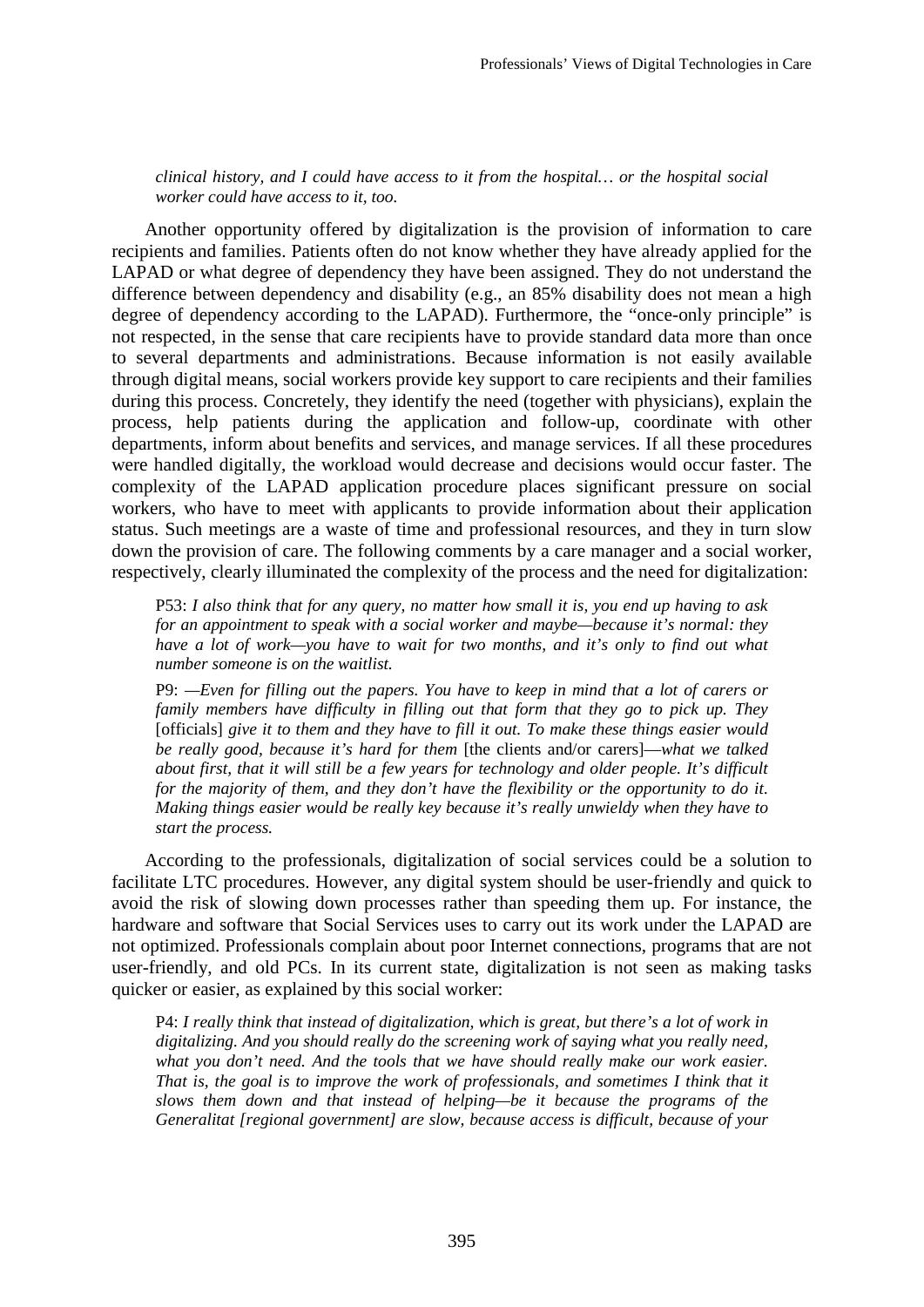*PC—you find yourself in that situation. Sometimes I get really angry; it's an obstacle in your daily routine and you say, "This is slowing me down." Sometimes we've done a screening process to say which documents we digitalize and which we don't. The program we have for digitalization at Social Services is completely obsolete; It's slow*.

#### **DISCUSSION**

The purpose of this study was to investigate professional stakeholders' opinions about digital technologies in LTC so as to understand whether and how these tools can improve the procedures of the LAPAD. Our participants were optimistic about the use of digital technologies, as long as they did not impede face-to-face contact. One attitude that must be overcome is the professionals' skepticism that older adults can themselves use digital technologies.

Digital technologies could assist professionals in meeting the LAPAD's objectives, but, according to professional stakeholders participating in this study, use of such technologies is ineffective. Information provided for applicants and professionals online is insufficient, and platforms for accessing online information are not user-friendly. These obstacles affect professionals, care recipients, and their families. Additionally, applicants and their relatives are forced to act as "couriers," delivering paper forms between different administrative departments and services involved in the application process. Finally, the once-only principle has not been implemented, and applicants find themselves providing the same information multiple times.

Despite the challenges, the professionals agreed on the positive consequences that digitalization and digital technologies could have in implementing the LAPAD. In particular, digital technologies could be used to simplify the application process, improve communication between and within departments, and manage access to social welfare and health department files. Table 2 summarizes the opportunities and challenges that we have identified in the use of digital technologies in administering the LAPAD.

As a preview study has shown (e.g., Hidalgo-Lavié & Lima-Fernández, 2018), technology is seen as a positive for management and administrative tasks. The negative stereotypes about technology are overcome when technology reduces bureaucratic burdens, facilitates contact with family carers, and improves coordination among professionals. This

| <b>Opportunities</b>                        | <b>Challenges</b>                                                           |  |  |
|---------------------------------------------|-----------------------------------------------------------------------------|--|--|
| Overcome bureaucratic burden                | Difficult for some older adults to adopt                                    |  |  |
| Improve coordination                        | Some citizens are digitally illiterate                                      |  |  |
| Address citizens' needs through co-creation | Out-of-date digital services and equipment                                  |  |  |
| Make the system more agile                  | Complexity of encryption                                                    |  |  |
| Provide information to citizens             | Digital divide                                                              |  |  |
|                                             | Professionals' stereotypes about older<br>adults' ability to use technology |  |  |

**Table 2.** Opportunities and Challenges in the Digital Administration of Spain's Long-term Care Law (Law 39/2006, December 14, LAPAD).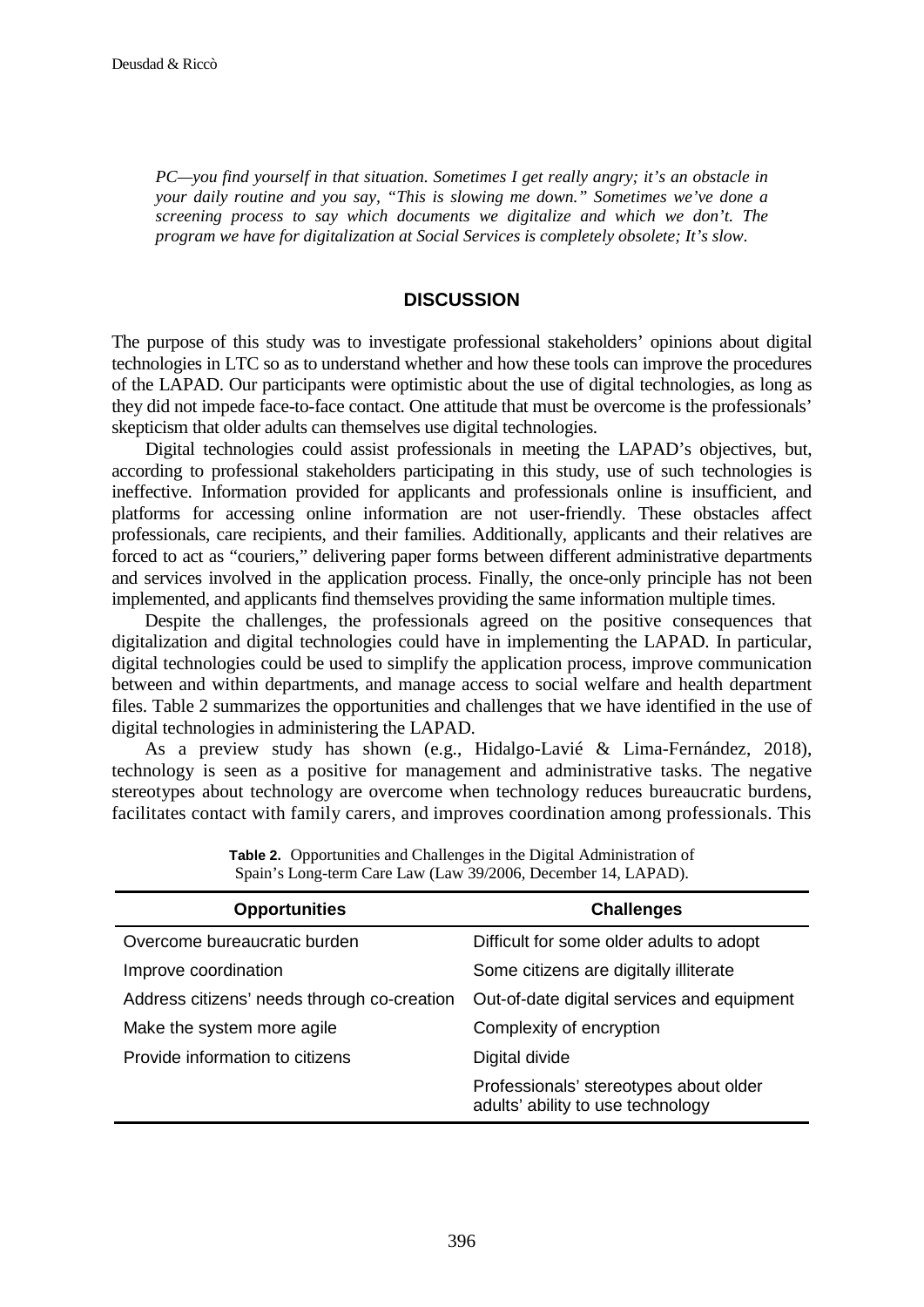practical and utilitarian use of digital technology for internal management of social services does not generate resistance. In this regard, digital technologies are seen as practical tools to help in coping with the increasing bureaucratic burden. Professionals see that digitalization can not only simplify their administrative tasks, but also reduce time spent on them, in turn allowing them to invest more time in care recipients' needs. In short, the effective use of digital technologies could allow professionals to spend more time on social intervention and less on administrative tasks.

Professionals' main goal is not to use technology per se but to engage in high-quality social work and health care practices through direct contact with users. Their view of technology is purely instrumental: They are not interested in technology for its own sake. This needs to be understood in a context where the use of digital technologies against the backdrop of previous barriers and resistance to digitalization among social workers and health professionals is becoming relevant, although face-to-face contact with users is still considered necessary. All in all, professionals were found, in this study, to be open to new forms of eGovernment and, above all, to facilitating coordination among professionals (EC, 2017).

### **CONCLUSIONS**

Our focus groups with professionals highlighted the difficulties that families face in coping with increasing everyday care needs of aging, disabled, and infirm family members. The lack of public resources continues to put families under pressure. Professionals, people with disabilities, older adults, and their relatives greeted the LAPAD with hope and high expectations. However, implementing the LAPAD has presented a serious administrative burden for professionals and families, which we suggest can be overcome with the careful digitalization of administrative processes. Professionals in Spain do not yet seem to be debating the use of digital technologies in health and care practice. But they are very much interested in using digital technologies for health and care administration; they see digitalization as a practical approach for coping with management and administrative duties. Effective digitalization could make the LAPAD application process smoother for professionals and applicants, while also saving time and making it possible to monitor an application's progress. Digitalization also provides an opportunity to lighten professionals' administrative burden and, in so doing, give them more time to dedicate to social intervention with care recipients. In short, the LAPAD's professional stakeholders tend to see digitalization as an opportunity rather than a threat. Nevertheless, digitalization needs to be accompanied by training, and it should respond to real citizens' needs and capacities.

In our assessment, we must take into account that, in 2011, as a response to the economic crisis, the Spanish government introduced its first cutbacks. In these cutbacks, the allowance for family carers was reduced, and copayments and use of the private sector were increased. Some people died without receiving benefits or services as the result of long waiting lists (Deusdad et al., 2016). The application process can take up to 2 years, and during this time, applicants often have no information about the status of their applications. This situation generates anxiety and a deep sense of abandonment by the State. These difficulties are exacerbated by the fact that, by definition, families applying for the LAPAD are living through a complex and painful time. Moreover, many of the family carers are themselves older adults.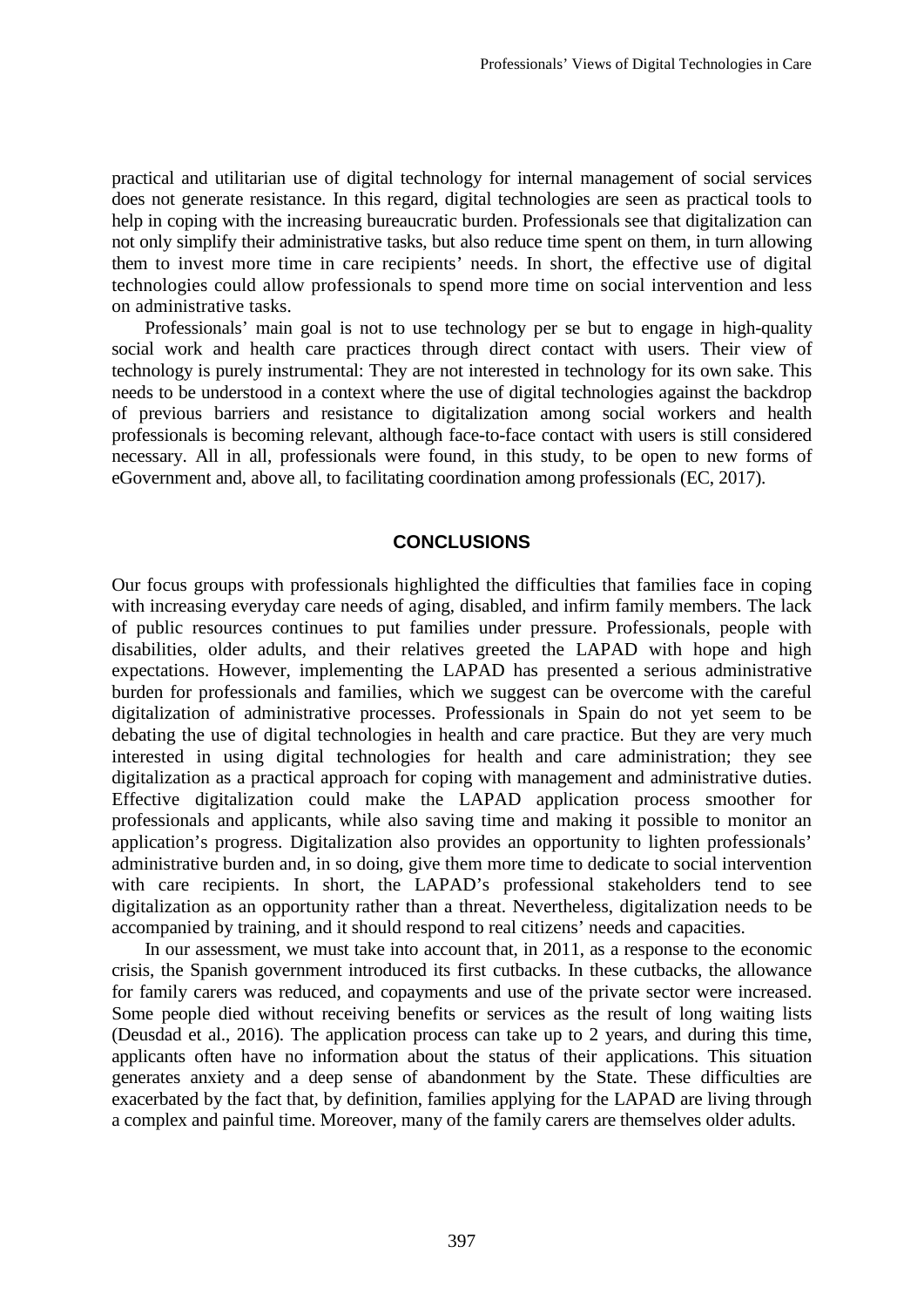Our analysis in this paper has focused on professional stakeholders' views of the use of digital technologies in the implementation of the Spanish LTC law. The need for further research on older adults' opinions and use of digital technologies, so as to glimpse possible ageist views from professionals and citizens, point to the limitations of this study. Future research should also take into account other health care and social work professionals from other countries and other professional areas. Comparative international research would help to identify similarities and differences across contexts. Likewise, other areas of social work should be explored to identify similarities and differences in the acceptance of digital technologies, training opportunities, and possible contradictions between digitalization and social work practice and cross-disciplinary interactions (i.e., health care and social work). Research focusing on professionals' participatory involvement in codesigning and coimplementing technologies for their practices will also be needed, following a bottom-up approach to ensure that digitalization will be fully useful for professionals.

### **IMPLICATIONS FOR APPLICATION AND POLICY**

From our data, we identify three practical ways that digitalization could be used to improve the implementation of the LAPAD in Catalonia. First, the application system could be simplified and digitalized, making it as understandable as possible for applicants and ensuring that it conforms to the once-only principle. Second, digital channels for providing information to applicants and their families' could be created. These could take the form of a video, Web page, and/or app that would offer information about the available LTC benefits and services and the application process. This initiative could help applicants and their families, as well as the general public, which is ill informed about the LAPAD. Third, a significant proportion of social workers' time is taken up by informing care recipients of the status of their applications. Providing a digital means for care applicants and their families to check their application status—and an administrative specialist to support them when necessary (e.g., a help desk) would significantly reduce the administrative burden on social workers. To ensure the success of these new systems, professionals, care recipients and their relatives will need to be trained in their use. Also, whenever possible, they should be involved in co-creating the systems, to ensure that the designs will respond to real stakeholders' needs.

### **ENDNOTES**

<sup>1.</sup> Although residents of Catalonia do not have digital access to their application once it has been submitted, other autonomous regions, such as Murcia or Madrid, do provide online access to LAPAD applications. However, the system for doing so is complex and thus rarely used.

<sup>2.</sup> Nevertheless, one of the main concerns about using smartphones and social media for professional purposes is whether privacy can be guaranteed (Antheunis, Tates, & Nieboer , 2013; Hidalgo-Lavié & Lima-Fernández, 2018).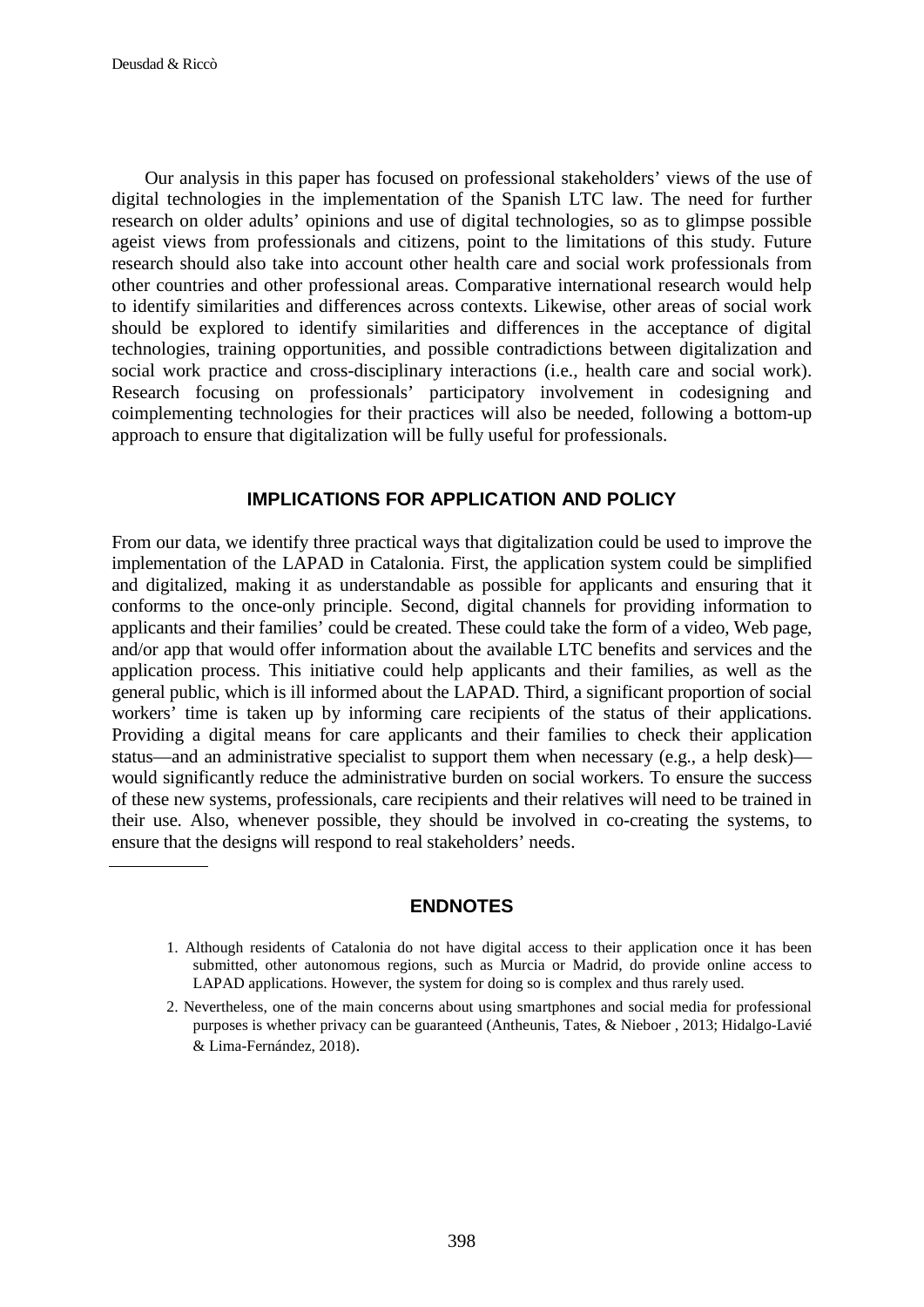#### **REFERENCES**

- Antheunis, M. L., Tates, K., & Nieboer, T. E. (2013). Patients' and health professionals' use of social media in health care: Motives, barriers and expectations. *Patient Education and Counseling*, *92*(3),426–431.
- Asociación de Directoras y Gerentes en Servicios Sociales (ADGSS; Spanish Association for Social Services' Directors and Managers). (2017). *Aumenta el "limbo de la dependencia" en más de ocho mil dependientes en el último mes: Actualmente 320.000 dependientes están en la lista de espera* [The "limbo of dependence" increases to more than 8,000 dependents in the last month: Currently 320,000 dependents are on the waiting list]. Retrieved from https://www.directoressociales.com/prensa/412-aumenta-el-%E2%80%9Climbo-de-ladependencia-en-m%C3%A1s-de-ocho-mil-dependientes-en-el-%C3%BAltimo-mes-actualmente-320-000 dependientes-est%C3%A1n-en-la-lista-de-espera.html
- Baillie, L., & Schatz, R. (2006). A lightweight, user-controlled system for the home. *Human Technology*, *2*(1), 84–102. https://doi.org/10.17011/ht/urn.2006160
- Carretero, S. T., Stewart, J., & Centeno, C. (2015). Information and communication technologies for informal carers and paid assistants: Benefits from micro-, meso-, and macro-levels. *European Journal of Ageing*, *12*(2), 163–173. https://doi.org/10.1007/s10433-015-0333-4
- Chen, W. (2013). Internet use, online communication, and ties in Americans' networks. *Social Science Computer Review*, *31*(4), 404–423. <https://doi.org/10.1177/0894439313480345>
- Comas-d'Argemir, D. (2015). La atención a los cuidados de larga duración, ¿el cuarto pilar del estado del bienestar? [Paying attention to long-term care: The fourth pillar of the welfare state?] *Revista de Antropología Social*, *24*, 173–196. https://doi.org/10.5209/rev\_raso.2015.v24.50663
- Deusdad, B., Comas-d'Argemir, D., & Dziegielewski, S. F. (2016). Restructuring long-term care in Spain: The impact of the economic crisis on social policies and social work practice. *Journal of Social Service Research*, *42*(2), 246–262. <https://doi.org/10.1080/01488376.2015.1129013>
- Durso, S. C., Wendel, I., Letzt, A. M., Lefkowitz, J., Kaseman, D. F., & Seifert, R. F. (2003). Older adults using cellular telephones for diabetes management: A pilot study. *MEDSURG Nursing Journal*, *12*(5), 313–317.
- European Commission (EC). (2014, November). Digital agenda for Europe. Retrieved from https://eige.europa.eu/resources/digital\_agenda\_en.pdf
- European Commission (EC). (2016a). *Blueprint—Digital transformation of health and care for the ageing society: European innovation partnership on active and healthy ageing (EIP and AHAA).* Retrieved from <https://ec.europa.eu/digital-single-market/en/blueprint-digital-transformation-health-and-care-ageing-society>
- European Commission (EC). (2016b, April). *Communication: EU eGovernment Action Plan 2016*–*2020: Accelerating the digital transformation of government*. Retrieved from [https://ec.europa.eu/digital-single](https://ec.europa.eu/digital-single-market/en/news/communication-eu-egovernment-action-plan-2016-2020-accelerating-digital-transformation)[market/en/news/communication-eu-egovernment-action-plan-2016-2020-accelerating-digital-transformation](https://ec.europa.eu/digital-single-market/en/news/communication-eu-egovernment-action-plan-2016-2020-accelerating-digital-transformation)
- European Commission (EC). (2017, October). Ministerial declaration on eGovernment: The Tallinn Declaration. at https://ec.europa.eu/digital-single-market/en/news/ministerial-declaration-egovernmenttallinn-declaration
- European Union (EU). (2007). *Ageing well in the information society: Action plan on information and communication technologies and ageing.* Available from https://eur-lex.europa.eu/legal-content/EN/TXT/?uri=LEGISSUM%3Al24292
- EUROFOUND. (2017). *Expert and stakeholder seminar "The digitalization of social services": Background paper and questionnaire* [draft seminar]. Brussels, Belgium: Eurofound.
- EUROSTAT. (2017 September). Over 27 million people aged 80 and over in the EU. Retrieved from <https://ec.europa.eu/eurostat/web/products-eurostat-news/-/EDN-20170930-1>
- Foley, P., & Ram, M. (2002). *The use of online technology by ethnic minority businesses: A comparative study of the West Midlands and UK* [monograph]. De Montfort University, Leicester, UK.
- Fraser, N. (2016). Contradictions of capital and care*. New Left Review, 100*, 99–117. Retrieved from <https://newleftreview.org/II/100/nancy-fraser-contradictions-of-capital-and-care>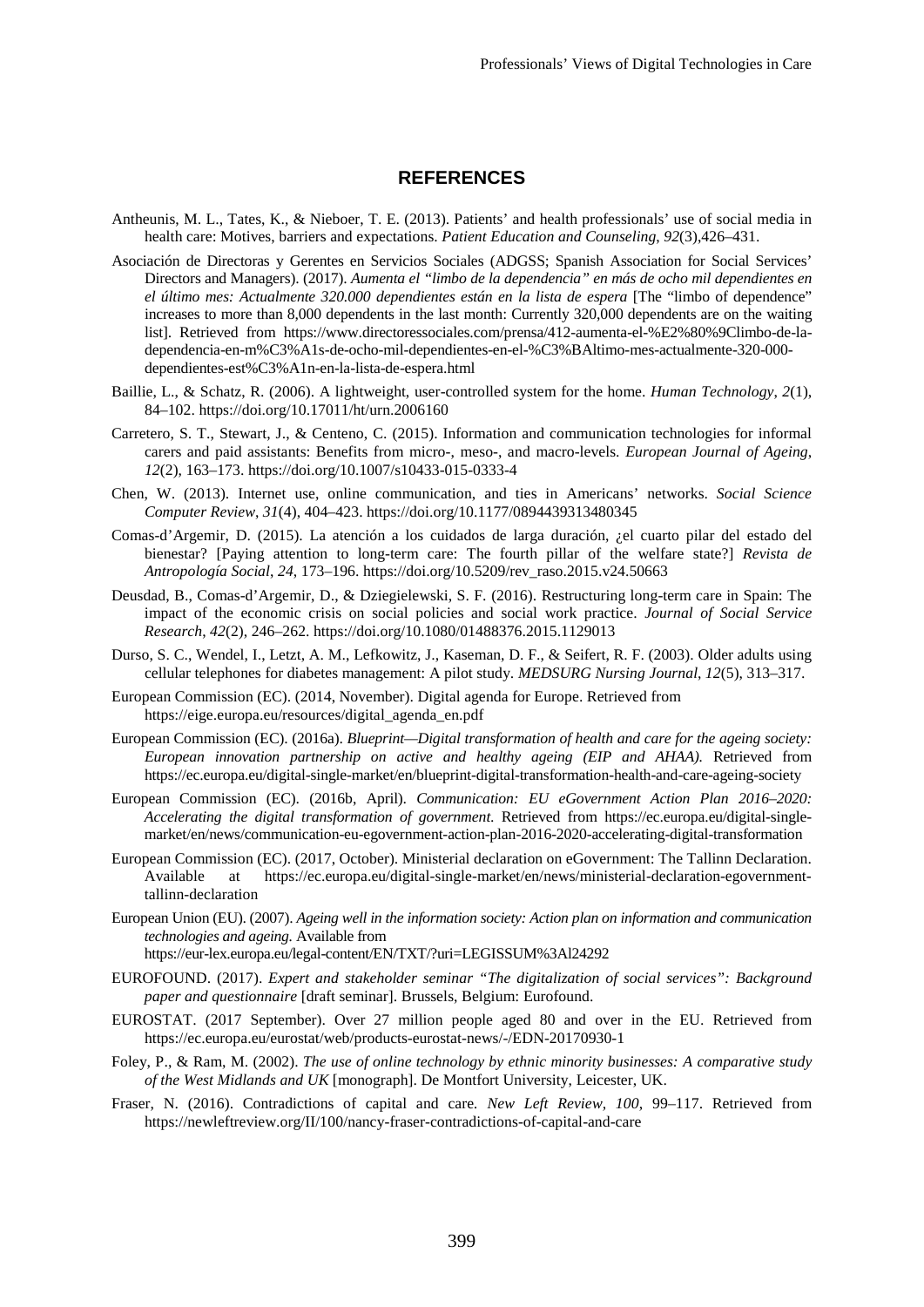Friemel, T. N. (2016). The digital divide has grown old: Determinants of a digital divide among seniors. *New Media and Society*, *18*(2), 313–331[. https://doi.org//10.1177/1461444814538648](https://doi.org/10.1177/1461444814538648)

- Griffiths, F., Cave, J., Boardman, F., Ren, J., Pawlikowska, T., Ball, R., & Cohen, A. (2012). Social networks: The future for health care delivery. *Social Science and Medicine*, *75*(12), 2233–2241[.](https://doi:10.1016/j.socscimed.2012.08.023) [https://doi.org/10.1016/j.socscimed.2012.08.023](https://doi:10.1016/j.socscimed.2012.08.023)
- Haight, M., Quan-Haaseb, A., & Corbett, B. A. (2014). Revisiting the digital divide in Canada: The impact of demographic factors on access to the internet, level of online activity, and social networking site usage. *Information, Communication & Society, 17*(4), 503–519.<https://doi.org/10.1080/1369118X.2014.891633>
- Häikiö, L., & Anttonen, A. (2011). Local welfare governance structuring informal carers' dual position. *International Journal of Sociology and Social Policy*, *31*(3/4), 185–196. https://doi.org/10.1108/01443331111120636
- Harris, J., & White, V. (2009). *Modernising social work: Critical considerations*. Bristol, UK: Policy Press.
- Heart, T., & Kalderon, E. (2013). Older adults: Are they ready to adopt health-related ICT? *International Journal of Medical Informatics, 82*(11), 209–231.
- Hidalgo-Lavié, A., & Lima-Fernández, A. I. (2018). New social intervention technologies as a challenge in social work: IFSW Europe perspective. *European Journal of Social Work*, *21*(6), 824–835. https://doi.org/10.1080/13691457.2018.1423553
- Hill, A., & Shaw, I. (2011). *Social work and ICT*. London, UK: Sage Publications.
- Hyppönen, H. (2007). eHealth services and technology: Challenges for co-development. *Human Technology, 3*(2), 188–213.
- Hyysalo, S. (2007). Versions of care technology. *Human Technology*, *3*(2), 228–247. https://doi.org/10.17011/ht/urn.2007282
- IMSERSO (Older Adults and Social Service Institute). (2015). Avance de la evaluación 2015 del sistema para la autonomía y atención a la dependencia [Advance of 2015 evaluation of the system for the autonomy and attention to dependency] *SAAD. Sistema para la Autonomía y Atención a la Dependencia*. Madrid, Spain: IMSERSO.
- Instituto Nacional de Estadística [INE; Spanish Statistical Institute]. (2017). *España en cifras* [Spain in Figures]. Retrieved from https://www.ine.es/prodyser/espa\_cifras/2017/index.html
- Jolanki, O., Szebehely, M., & Kauppinen, K. (2014). Family rediscovered? Working carers of older people in Finland and Sweden. In T. Kröger & S. Yeandle (Eds.), Combining paid work and family care (pp. 53–69). Bristol, UK: Policy Press.
- Koch, S. (2010). Healthy ageing supported by technology: A cross-disciplinary research challenge. *Informatics for Health and Social Care*, *35*(3–4), 81–91. <https://doi.org/10.3109/17538157.2010.528646>
- Kroemer, S., Frühauf, J., Campbell, T. M., Massone, C., Schwantzer, G., Soyer H. P., & Hofmann-Wellenhof, R. (2011). Mobile teledermatology for skin tumour screening: Diagnostic accuracy of clinical and dermoscopic image tele-evaluation using cellular phones. *British Journal of Dermatology, 164*(5), 973–979.
- Lee, B., Chen, Y., & Hewitt, L. (2011). Age differences in constraints encountered by seniors in their use of computers and the internet. *Computers in Human Behavior*, *27*(3), 1231–1237. https://doi.org/10.1016/j.chb.2011.01.003
- Lipsky, M. (1980). *Street-level bureaucracy: Dilemmas of the individual in public services*. New York, NY, USA: Russell Sage Foundation.
- Loos, E. (2016). Using ICT in human service organizations: An enabling constraint? Social workers, new technologies and their organizations. In E. Loos, L. Haddon, & E. Mante-Meijer (Eds.), *The social dynamics of information and communication technologies* (pp. 119–132). London, UK: Routledge.
- López, A. (2014). Social work, technology, and ethical practices: A review and evaluation of the national association of social workers' technology standards. *Social Work in Health Care, 54*(9), 815–833. https://doi.org/10.1080/00981389.2014.943454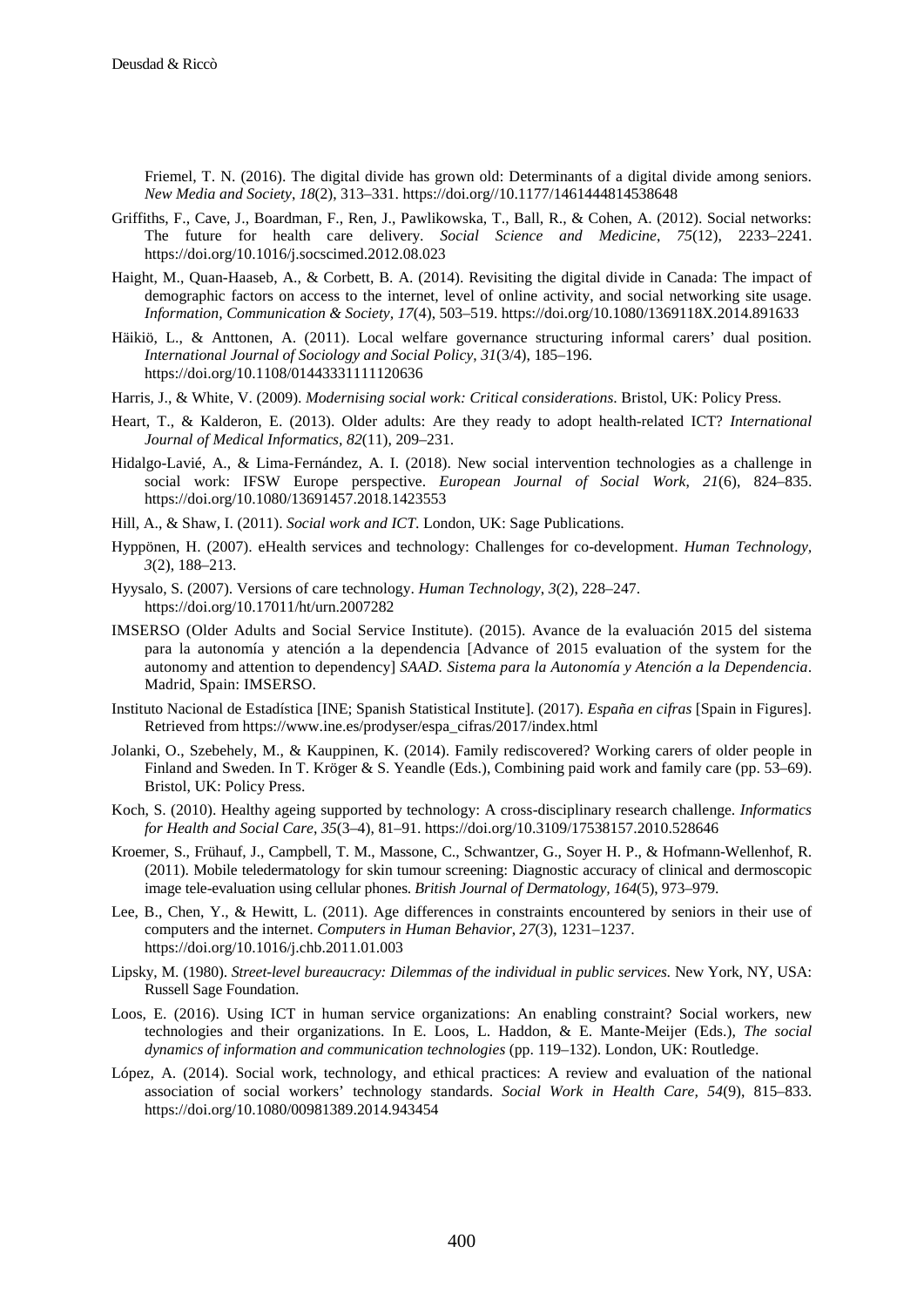- López-Peláez, A., Pérez-García, R., & Aguilar-Tablada, M. V. (2017). E-social work: Building a new field of specialization in social work? *European Journal of Social Work*, *21*, 1–20. https://doi.org/10.1080/13691457.2017.1399256
- McLaughlin, J., Rosen, P., Skinner, D., & Webster, A. (1999). *Valuing technology: Organisations, culture and change*. London, UK: Routledge.
- Mäyrä, F., Koskinen, I., Kuusela, K., Mikkonen, J., Vanhala, J., Zakrzewski, M., & Soronen, A. (2006). Probing a proactive home: Challenges in researching and designing everyday smart environments. *Human Technology*, *2*(2), 158–186[. https://doi.org/10.17011/ht/urn.2006517](https://doi.org/10.17011/ht/urn.2006517)
- Miskelly, F. (2005). Electronic tracking of patients with dementia and wandering using mobile phone technology. *Age Ageing*, *34*(5), 497–499. https://doi.org/10.1093/ageing/afi145
- Nimrod, G. (2014). The benefits of and constraints to participation in seniors' online communities. *Leisure Studies*, *33*(3), 247–266. https://doi.org/10.1080/02614367.2012.697697
- Organisation for Economic Co-operation and Development (OECD). (2013, June). A good life in old age? Monitoring and improving quality in long term care. Retrieved from [https://www.oecd.org/els/health](https://www.oecd.org/els/health-systems/PolicyBrief-Good-Life-in-Old-Age.pdf)[systems/PolicyBrief-Good-Life-in-Old-Age.pdf](https://www.oecd.org/els/health-systems/PolicyBrief-Good-Life-in-Old-Age.pdf)
- Organisation for Economic Co-operation and Development (OECD). (2015). Health at a glance 2015: OECD indicators. Retrieved from<http://apps.who.int/medicinedocs/documents/s22177en/s22177en.pdf>
- Organisation for Economic Co-operation and Development (OECD). (2016). Digital government strategies for transforming public services in the welfare areas. Retrieved from [http://www.oecd.org/gov/digital](http://www.oecd.org/gov/digital-government/Digital-Government-Strategies-Welfare-Service.pdf)[government/Digital-Government-Strategies-Welfare-Service.pdf](http://www.oecd.org/gov/digital-government/Digital-Government-Strategies-Welfare-Service.pdf)
- Parrott, L., & Madoc-Jones, I. (2008). Reclaiming information and communication technologies for empowering social work practice. *Journal of Social Work*, *8*(2), 181–197. https://doi.org/10.1177/1468017307084739
- Petrič, G., Petrovčič, A., & Vehovar, V. (2011). Social uses of interpersonal communication technologies in a complex media environment. *European Journal of Communication*, *26*(2), 116–132. https://doi.org/10.1177/0267323111402654
- Petrovčič, A., Fortunati, L., Vehovar, V., Kavčič, M., & Dolničar, V. (2015). Mobile phone communication in social support networks of older adults in Slovenia. *Telematics and Informatics*, *32*(4), 642–655. https://doi.org/10.1016/j.tele.2015.02.005
- Ramirez, A., Jr., Dimmick, J., Feaster, J., & Lin, S. F. (2008). Revisiting interpersonal media competition: The gratification niches of instant messaging, e-mail, and the telephone. *Communication Research*, *35*(4), 529– 548. https://doi.org/10.1177/0093650208315979
- Scottish Executive. (2006). *Changing lives: Report of the 21st century social work review*. Edinburg, UK: Scottish Executive.
- Selwyn, N., Gorard, S., Furlong, J., & Madden, L. (2003). Older adults' use of information and communications technology in everyday life. *Ageing and Society*, *23*(5), 561–582. <https://doi.org/10.1017/S0144686X03001302>
- Sixsmith, A., Mihailidis, A., & Simeonov, D. (2017). Aging and technology: Taking the research into the real world. *Public Policy & Aging Report*, *27*(2), 74–78. <https://doi.org/10.1093/ppar/prx007>
- Sourbati, M. (2009). "It could be useful, but not for me at the moment": Older people, internet access and epublic service provision. *New Media and Society*, *11*(7), 1083–1100. https://doi.org/10.1177/1461444809340786
- Sourbati, M. (2015). Age(ism) in digital information provision: The case of online public services for older adults. In J. Zhou & G. Salvendy (Eds.), *Human aspects of IT for the aged population: Design for aging* (pp. 376–386). Lecture Notes in Computer Science, 9193. Berlin, Germany: Springer.
- Tracy, S. J. (2013). *Qualitative research methods: Collecting evidence, crafting analysis, communicating impact*. Hoboken, NJ, USA: Wiley-Blackwell.<https://doi.org/10.5613/rzs.43.1.6>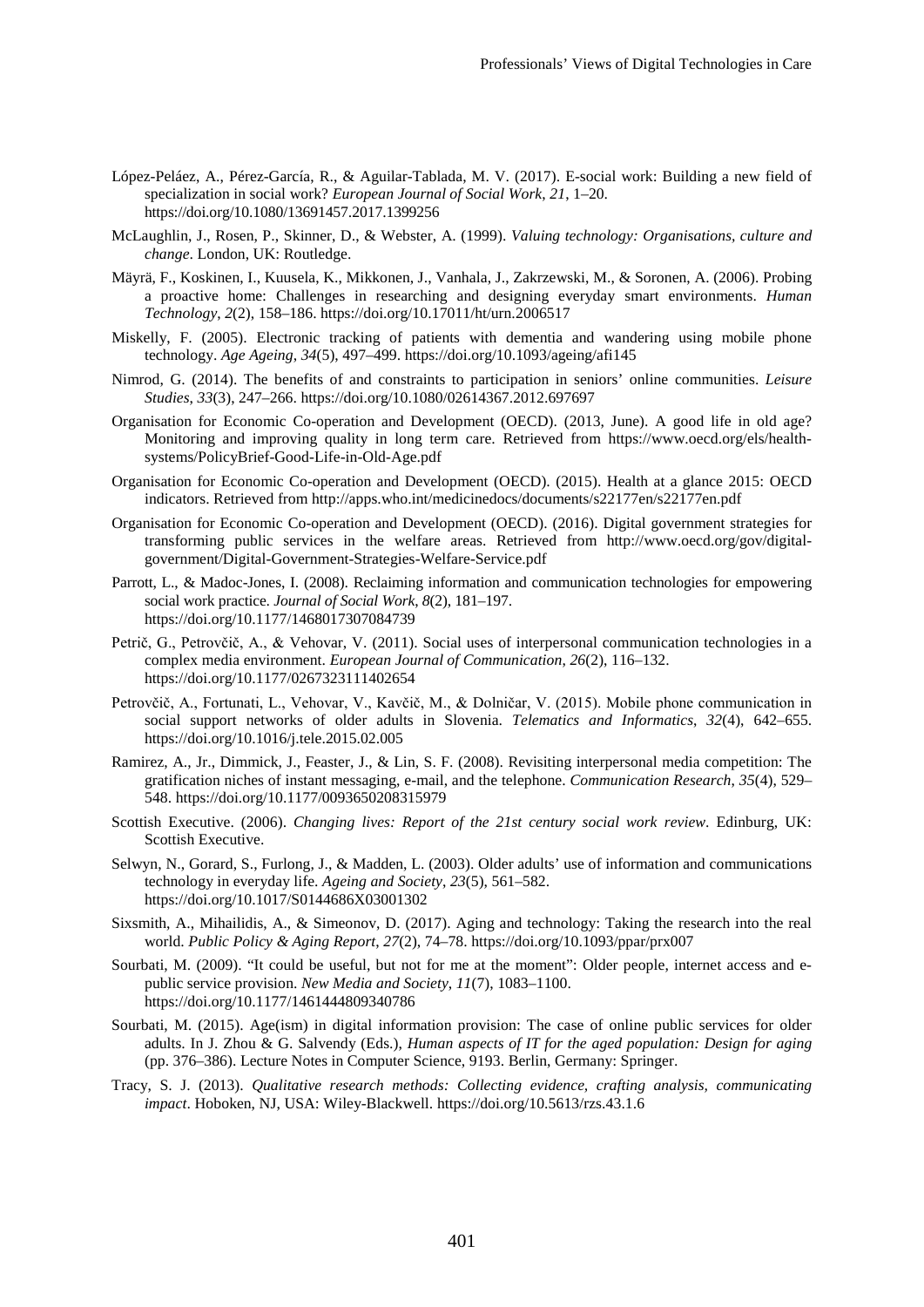- Viscarret, J., Ballestero, A., Idareta, F., & Úriz, M. (2016). Tipologías actuales de los trabajadores sociales en España. [Current typologies of social workers in Spain]. *Cuadernos de Trabajo Social*, *29*(2), 239–262. https://doi.org/ 10.5209/CUTS.51126
- Vorrink, S. N. W, Antonietti, M. G. E. F., Kort, H. S. M., Troosters T., Zanen P., & Lammers J. J. (2017). Technology use by older adults in the Netherlands and its associations with demographics and health outcomes. *Assisted Technology, 29*(4), 188–196*.* https://doi.org/10.1080/10400435.2016.1219885

### **Authors' Note**

This paper is part of the H2020 SoCaTel Project funded by the European Commission (REA). We especially express our gratitude to all stakeholders participating in the various focus groups and interviews. Many thanks go to social workers and researchers: Josep Ranchal from Vilanova Social Services, Rebeca Cabrero and Oscar Mercader, as well as to our colleagues at the SoCaTel project. We are also very grateful to Susan Frekko, who provided comments on and edited this article.

All correspondence should be addressed to Blanca Deusdad Department of Anthropology, Philosophy and Social Work Av. Catalunya, 35 Rovira i Virgili University Tarragona-43002, Spain [blanca.deusdad@urv.cat](mailto:blanca.deusdad@urv.cat)

*Human Technology* ISSN 1795-6889 www.humantechnology.jyu.fi